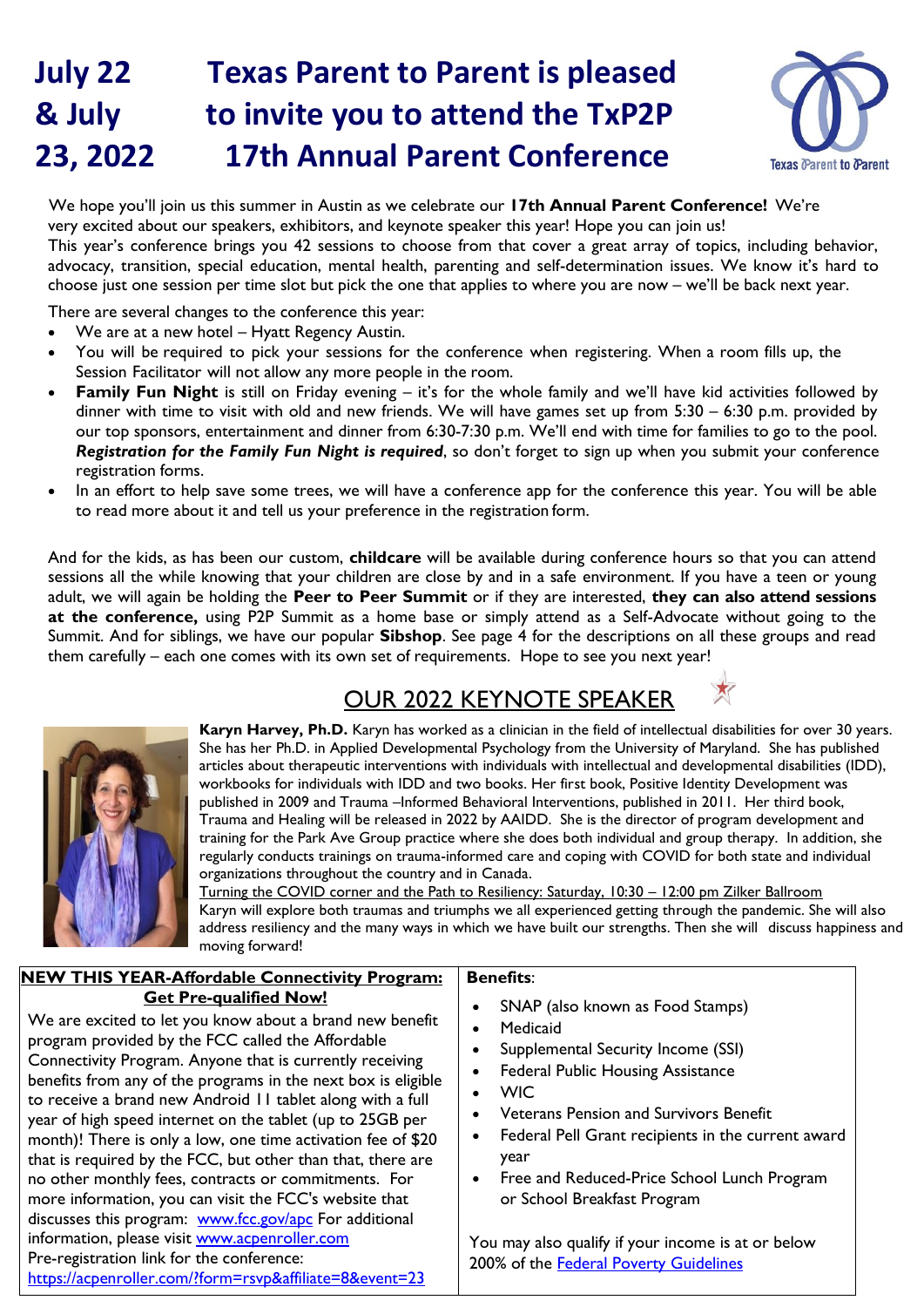# **HOTEL**

A limited number of rooms are available **now** at the special conference rate of **\$165** (+ tax) (single, double, triple or quad) at the Hyatt Regency Austin. Rooms will be available on a first-come, first-served basis. Reservations made by **June 30, 2022,** will receive this negotiated group rate. **Please be aware that the reserved "room block" is usually filled prior to June 20**, and if this happens, reservations are subject to availability and possibly an increased rate, so don't delay in making your reservations.

**You can call the hotel directly (877-803-7534) to make your reservation or register using this link:** [https://www.hyatt.com/en-US/group-booking/AUSRA/G-GTPP](https://links.t1.hyatt.com/els/v2/wdZYCadW-hq/cjNsT3ZpMVlWUm1MeUswcGllakhBT0haQnlDMUQySGlXUW1SUFlDVENaUkJhcjhrelhHVnVqQmlldGxRNjc2T1VObjVDTEh6OHpVWVhMcC84aUxIMVNSOStDMjhhQzA2MlAyTGp2YS9nemM9S0/OGhtZ1hhTDZFTTZycGw4Z016dnRIaVVzWGEvM0Z3RDJjZU1DMThUajMzNWNxaFR0OVEwWDlWWWNnQmhEekVnb3ZXZEJOSm9PajJ1TitVcFdjaDZONFpTZjRwL21KZCtnVE5waFl5Y1F0SzNGWnRQQitCSFVCaUhLU1hRWVljQ0JtQ0lHSXRjQ1lLT1JjcS80RmFKSmZ3d3hFV2xMQSthb3Bobk9RZU9FL1ltNVF0dDIzUWltMWp5MUl4M2laMk84cUZCZmp3YmZpUzJJclpyYUdKUU9wMHJZdUlLMnZremNObUtQZHhPMEsrVFFUYzVLcGRXRUZ3PT0S1)**.** You MUST identify yourself as being with the Texas Parent to Parent Conference to receive the **\$165 conference rate** (+tax & parking). This room rate will be available from July 21<sup>st</sup> through July 23<sup>rd.</sup> The hotel has accessible rooms with roll-in showers. If you need a roll-in shower, please let us know and we will have the hotel set one aside for you. You will need a credit card to reserve your room at the Hyatt. Check-in is at 4 pm and check-out is 11 am.

To ensure you receive the correct rate, be sure to have your reservation confirmation emailed or mailed to you (and check the rate and dates). Your room cost includes complimentary basic wireless internet. If you must cancel your hotel reservations, be sure to do so by 3:00 p.m., 72 hours prior to your first night for the reservation..

Also, because we are downtown Austin, there is no free parking. The hotel has offered a reduced rate of \$15/day for overnight parking in their garage; \$10/day for daytime parking. Superior HealthPlan has provided sponsorships for parking, so if you need financial assistance, you must request in your registration.

**Lodging Stipends**: We are thrilled to offer lodging stipends for the Hyatt Regency Austin to parents of children with disabilities attending the conference. As always, stipends are a hot item and will go fast, so act quickly! *Lodging stipends will be awarded based on financial need and you must register and request the stipend on your form.* First consideration for lodging stipends is given to new families who live **more than 70 miles** away from the conference hotel and those who have not received lodging stipends in the past 2 years.

#### **Lodging stipends are available only to parents and family members of children with disabilities or self-advocates over 18, attending the conference and are awarded for a maximum of 2 nights.**

Please note that lodging stipends for hotel expenses do not cover 100% of your room cost *unless you are sharing a room with another adult who is also receiving a stipend (this can be your spouse).* If you are not sharing a room, you will still owe the difference between the stipend amount and the hotel room charges. For example, with the conference room rate of \$165, total charges for one day, including taxes, are approximately \$195. The maximum lodging stipend is \$131 per night, so unless you are sharing a room with another parent, you will owe everything over \$131—approximately \$64 per night. If you share your room with another parent who also is getting a stipend, your room cost would be completely covered for that night. We will not pay for parking if you get a room stipend.

Also, **if you receive a lodging stipend and are then unable to attend, you must cancel your reservation by 3:00 p.m. 72 hours prior to your first night** for the reservation. If you don't cancel in time, you and/or TxP2P will have to pay the first night's fees.

#### **\*\* Hotel Information: Hyatt Regency Austin, 208 Barton Spring Rd., Austin, TX 78704 \*\* Hurry! Space is limited and goes quickly!**

#### **\*\*\*\*\*\*\*\*\*\*\*\*\*\*\*\*\*\*\*\*\*\*\*\*\*\*\*\*\*\*\*\*\*\*\*\*\*\*\*\*\*\*\*\*\*\*\*\*\*\*\*\*\*\*\*\*\*\*\*\*\*\*\*\*\*\*\*\*\*\*\*\*\*\*\*\*\*\*\*\*\*\*\*\*\*\*\*\***

**Exhibitors**: For information about exhibiting at the TxP2P Conference, please contact Melissa Fox at: 866- 896-6001, 512-458-8600 or email: [Melissa.Fox@txp2p.org.](mailto:debbie@txp2p.org)

**Donations Needed:** If you are able, please consider making a donation to help other families attend the conference. Every dollar counts—these donations have helped several families attend the conference in past years and are greatly appreciated!

**Equipment Exchange:** Due to space issues, we will not have the equipment exchange physically at the conference. We can still help you exchange equipment at the conference, but it will have to be arranged ahead of time and we can't store the equipment for you. You'll have to meet the parent and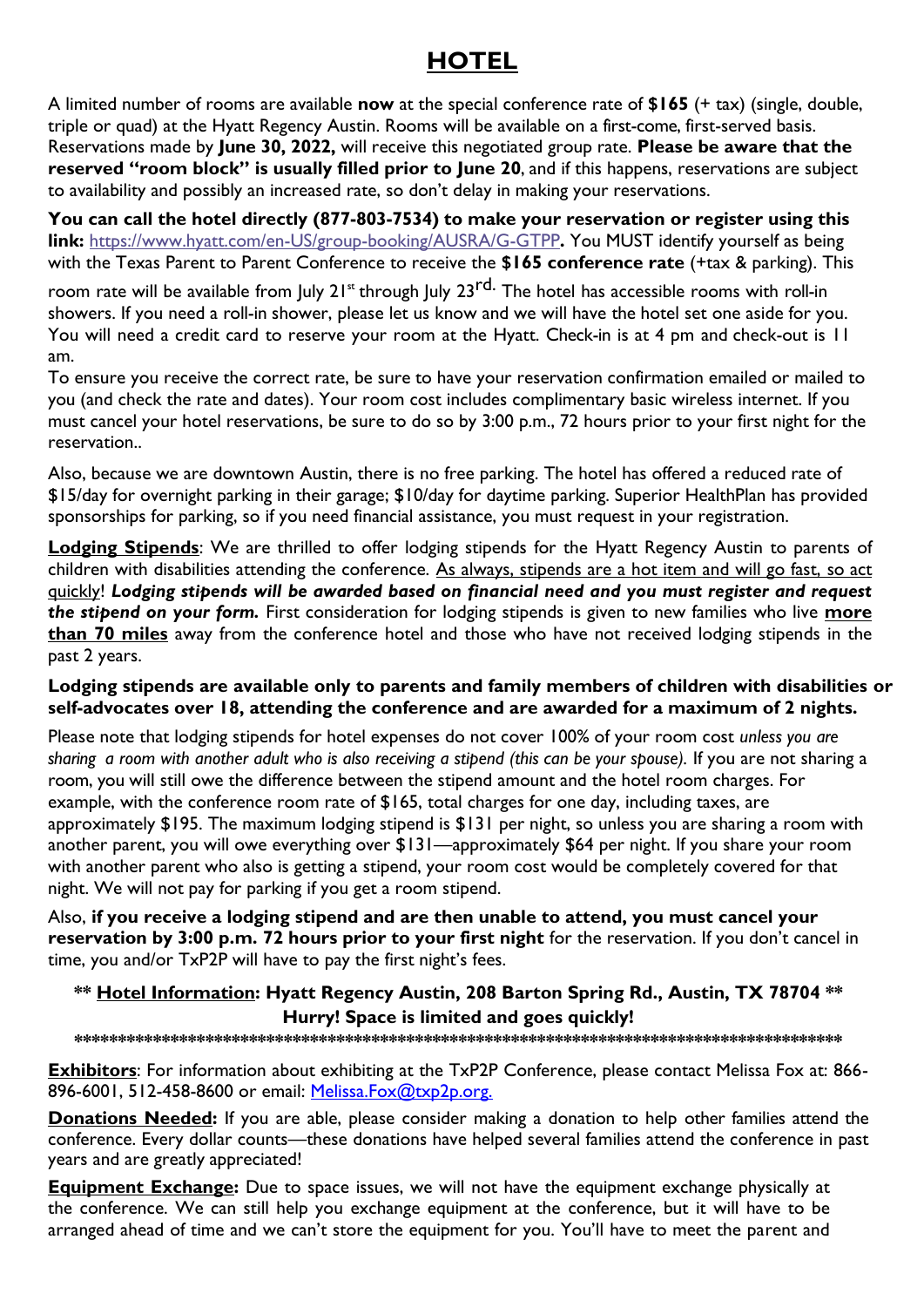exchange items. Please contact Patty Geisinger at [Patty@txp2p.org f](mailto:Patty@txp2p.org)or assistance ahead of the conference.

# **REGISTRATION INFORMATION**

**Online at** [http://www.txp2p.org](http://www.txp2p.org/training/conference.html) **or call the office 866-896-6001 and ask whoever answers to help you register on-line. Contact Norma Castro by email at [Norma.Castro@txp2p.org](mailto:Norma.Castro@txp2p.org)** or call 866- 896-6001 to request a registration packet be mailed or emailed to you. **Register before June 15, 2022 for the Early Bird Fees!**

**PLEASE NOTE:** Each registered participant will receive a confirmation email. Please read it carefully and let us know if there are any errors. Your registration is complete only when full payment is received by TxP2P. To receive Early Bird or Regular conference rates, *we must receive payment by the designated cut-off dates*.

**If a parent or professional registers and is paying for their registration by purchase order,** it is the regular registration fee, only if you pay by **check or with credit card by July 15, 2022**. If you are sending a purchase order but not paying until after the conference, the flat rate is \$500.00.

**On-site registration will be available at a higher rate of \$400.00** for parents and **\$500.00** for professionals**. There is no reduction in rate if you only want to attend for one day.**

We must receive written cancellation (email or U.S. mail) no later than **July 15, 2022. No refunds will be made for any cancellations after July 15.** Payment in full will be required for all purchase orders if cancellation is not made on or before **July 15th. Special considerations will be made if you have been exposed to COVID-19, please contact our office to discuss options.** 

#### **ADDITIONAL INFORMATION:**

Meals: Let us know if you plan to eat meals with us by completing the meal portion of your registration form. We will be providing breakfast (Friday/Saturday), lunch (Friday/Saturday) and dinner (Friday)for family fun night for all participants.

We will have two rooms for lunches again this year - one with a speaker (to be announced) and one without so you can visit with new or old friends or just enjoy a quieter lunch. Please make sure you pick which room you want for lunch on your registration form. **Please indicate your preference on your registration form. Children & youth receive lunch in the Child Care, Sibshop & Peer to Peer Summit rooms.**

**Conference Scholarships:** Money is tight for everyone, but help may be available to assist you in attending the TxP2P Conference. If you are receiving services from your HHSC, Local Authority, CSHCN, or a school district, ask them for help with your cost for the TxP2P Conference. Your local school district may have money allocated for parent training that you can use toward your costs.

**CEUs:** We are pleased to offer CEUs for Social Workers, Licensed Professional Counselors, Educators, and Early Intervention Specialists for \$50. If you need a certificate of attendance – just let us know on your registration form and we'll provide one at no charge.

# **Peer Parent Mentor Training**

#### **Thursday - July 21st , 3:30-6:30 p.m.**

#### **(Note: No registration will be allowed on-site. Child care will be provided if you register for it.)**

You can connect and help other families like yours by becoming a Peer Parent Mentor. Do you remember when you first got your child's diagnosis? Who provided you support? Remember how important and helpful that was? Become a parent mentor now! To complete this shortened version of the Peer Parent Mentor training, you must also register for and attend two sessions on Friday, Session *Grief and the Stages of Adaptation* from 3:30 to 5:00 pm., and on Saturday, Session *Care for the Caregiver* from 1:30 to 2:30 pm. This will be a great opportunity to pay it forward, help a family new to a diagnosis, network with other attendees, and begin your conference experience with valuable information! To register, please check the box for the Peer Parent Mentor training on your conference registration form and we will contact you with additional information. If you **arrive after 4:00 p.m. on July 21 st ,** you will not be able to attend the training.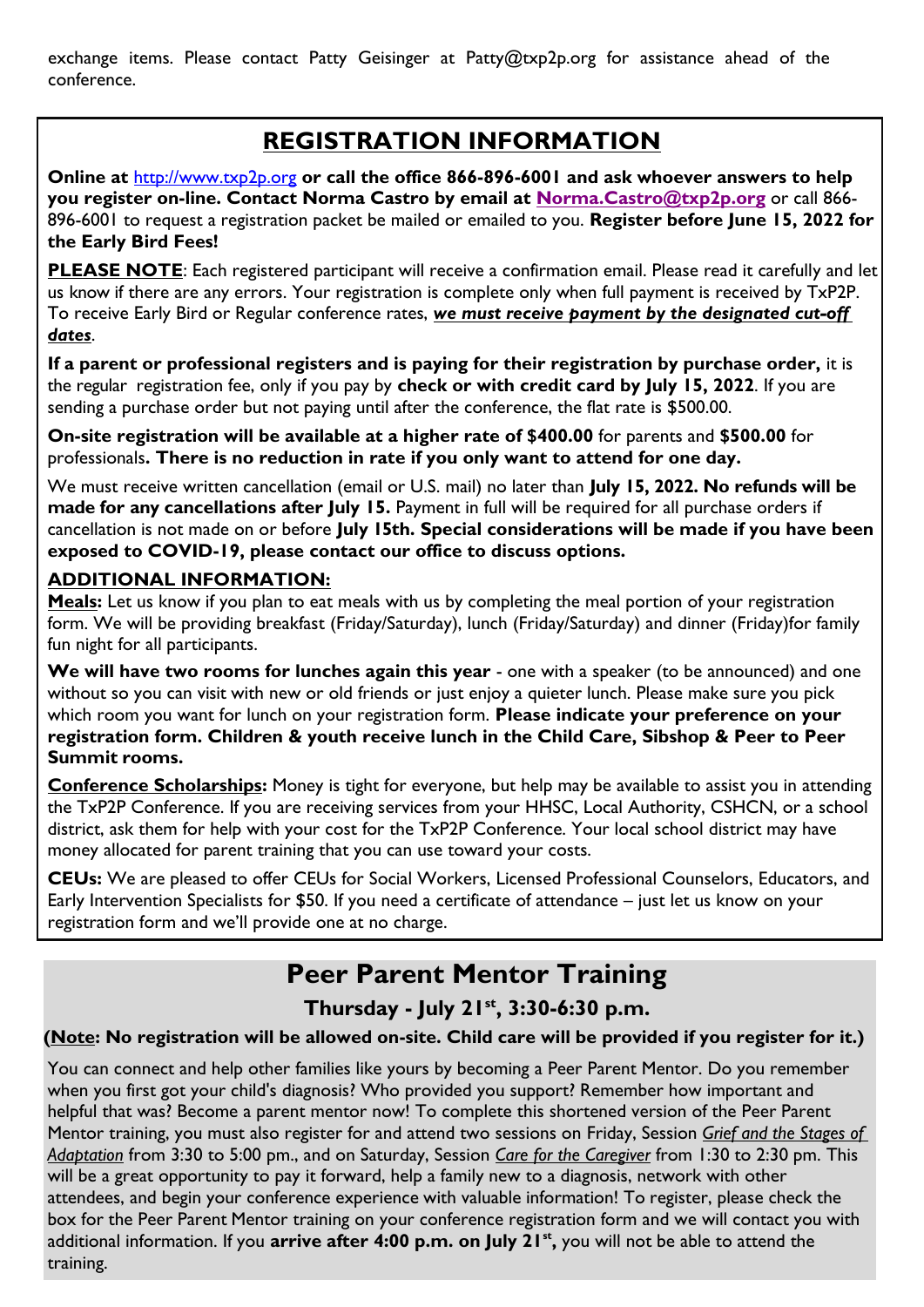

**(Note: No registration will be allowed on-site.)**

**Childcare is very limited, so if you can make other arrangements for your children, please do.** If you need childcare, please indicate this on your registration form and fill out the childcare form on-line. Limited stipends to help lower the cost of childcare *may* be available — let us know if you are unable to attend the conference without one on the registration form.

Child Care is provided in one large room with the children separated out into groups. If your child has a problem with noise level or large group settings, you may want to seek other arrangements. Also, if your child is 10 yrs. or up and is **incontinent**, you must come take care of that task yourself. **We are unable to accommodate children who need all day one-on-one care or any child over 12 years old.**

**Children in childcare will be fed in the childcare rooms.** If you prefer, you may purchase an additional noon conference meal for your child at the rate of \$50.00 per meal if you'd like to have lunch with him/her. Please discuss any change in the established childcare meal plan with your Child Care Team Leader and indicate the number of additional meals you would like to purchase on your registration form.

Child Care space goes very fast and will be closed when capacity is reached. The registration fee is refundable if you are unable to attend the conference and provide written notice to TxP2P (via email, fax or U.S. Mail) on or before July 15.

Child Care will run from 8:00 a.m. - 5:30 p.m. on Friday and 8:00 a.m. - 4:30 p.m. on Saturday. **We ask that you promptly pick up your child at the end of the day as indicated - our childcare workers need to be able to go home!**

#### **Sibshop**

#### **Saturday - July 23rd, 2022 (Note: No registration will be allowed on-site.)**

Sibshops are lively, pedal-to-the-metal celebrations of the many contributions made by brothers and sisters of kids with disabilities. Sibshops acknowledge that being the brother or sister of a person with disabilities or special health care needs is for some a good thing, others a not-so-good thing and for many, somewhere in between. They reflect a belief that brothers and sisters have much to offer one another if they are given a chance. The Sibshop model intersperses information, discussion, activities and games. Sibshops seek to provide siblings with opportunities for peer support, something TxP2P strongly believes in. Because Sibshops are designed primarily for children aged 8 to 12, peer support is provided within a lively, recreational context that emphasizes a "kids-eye-view." Group is limited to 15 children and will be facilitated by a trained Sibshop Facilitator. For more information on Sibshops, visit <http://www.siblingsupport.org/> or call us at 866-896-6001 (toll-free).

If your child(ren) wants to participate in Sibshop, please indicate this on your registration form and fill out the childcare form on-line. **The Sibshop is not designed to be a childcare venue.** Sibshop will run from 9:00 a.m. to 3:00 p.m. on Saturday only. You will take your child to the Child Care Room and the facilitators will pick them up and deliver them back to that room before and after the Sibshop.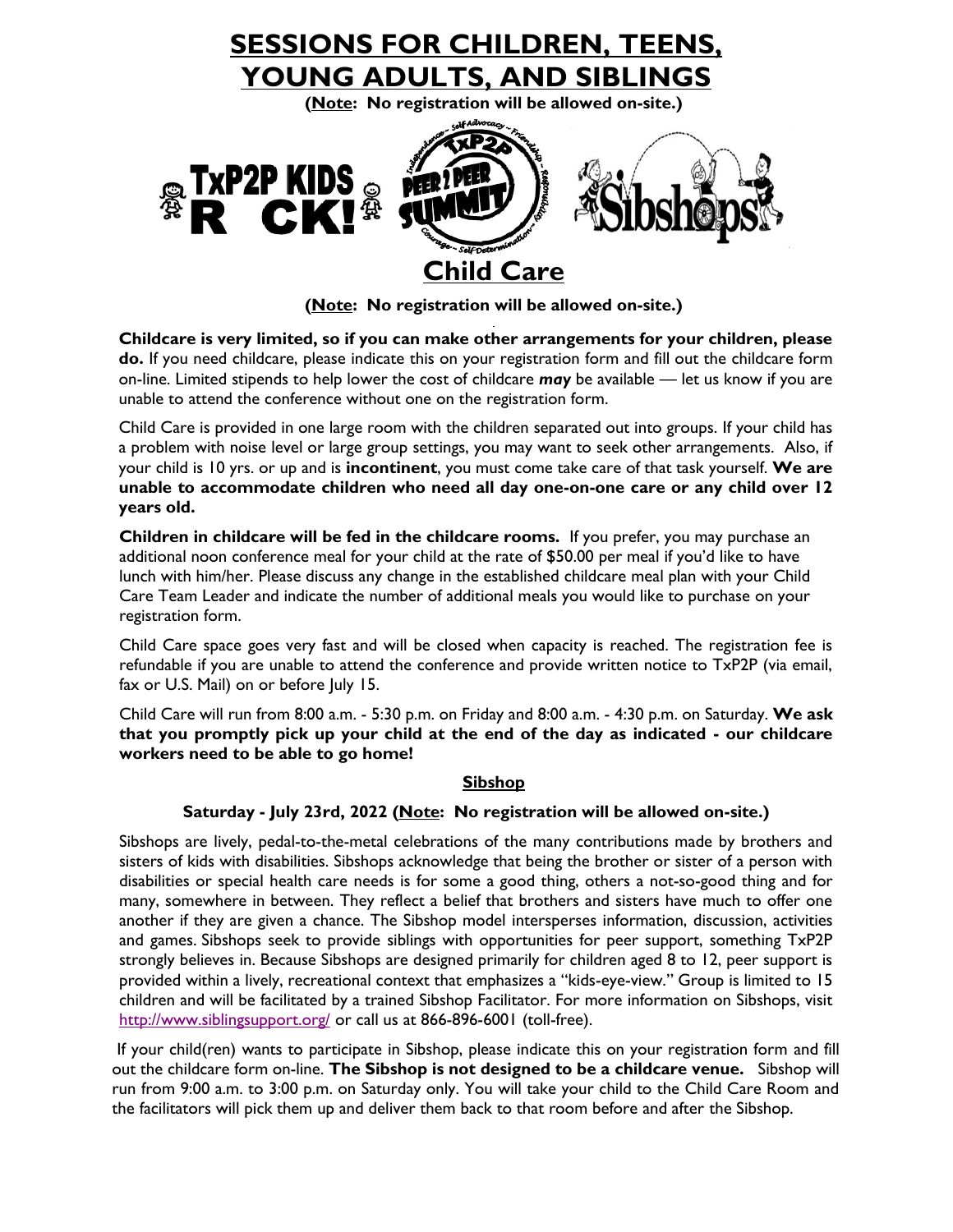# **Peer to Peer Summit**

#### **(Note: No registration will be allowed on-site.)**

The Peer to Peer (P2P) Summit is a two-day "conference within a conference" for teens and young adults, ages 13 to 22, *with and without* disabilities. We are pleased to have **Art Spark Texas** back to lead the Summit again this year. Through a series of varied activities, the teens & young adults will express themselves through art, music, movement, animation…and maybe just a few surprises! Working alongside professionals in their field they will discover their own hidden talents, share with their peers and family members and bring home some fresh ideas about what is creatively possible!

Each registrant is encouraged to participate as actively as possible, and support is available from Summit volunteers to help each participant "get the most" out of each activity. There are adult volunteers to provide help and supervision, but *P2P Summit is not designed to be a childcare venue.* The P2P Summit is provided in one large and sometimes noisy room. If your teen/young adult has a problem with noise level or large group settings, you may want to seek other arrangements. We are unable to provide **incontinence care** in the Summit so parents must come to take care of that task.

The P2P Summit space will serve as participants' home base for the 2 days of the conference. Some participants will be able and allowed to come and go from the Summit location without being accompanied by another teen or adult, possibly attending conference sessions. We encourage responsibility for decisionmaking by the teens and young adults who attend. If your teen/young adult is unable or should not be permitted to leave on their own, please consider having a full-time attendant (non-parent) accompany your teen/young adult. The Summit leadership's goal is for parents to be free to attend conference sessions and to promote self-determination for Peer to Peer Summit participants, so it's best that attendants NOT be parents.

If your teen/young adult would like to participate, but you have concerns about whether they'll be able to participate in the activities or any other aspect of the Summit, don't hesitate to call us at 866-896-6001! Registration is \$150.00 and limited to the first 30 paid registrants. **Deadline for registration & full payment is July 15th.** Fill out the Peer to Peer Summit registration form on-line after you complete your registration form. *No registration will be allowed on-site.* Attendants are welcome at no additional charge, and lunch for attendants may be purchased for \$50 each day. Teen/young adult must understand and/or speak English to get the most out of this session. The Summit will run from 8:00 a.m. - 5:30 p.m. on Friday and 8:00 a.m. - 4:30 p.m. on Saturday.

| <b>Special Sessions</b>                       | <b>Friday – July 22, 2022</b> |                    | <b>Saturday – July 23, 2022</b> |                    |
|-----------------------------------------------|-------------------------------|--------------------|---------------------------------|--------------------|
| <b>Peer Parent Mentor</b>                     | Registration                  | $7:30 - 9:00$ AM   | Registration                    | $7:30-9:00$ AM     |
| <b>Training</b>                               | Welcome                       | $9:00 - 10:00$ AM  | Session 4                       | $9:00 - 10:00$ AM  |
| Thursday, July 21, 2022<br>$3:30 - 6:30$ p.m. | <b>Break</b>                  | $10:00 - 10:30$ AM | <b>Break</b>                    | $10:00 - 10:30$ AM |
|                                               | Session 1                     | $10:30 - 12:00$ PM | Keynote Speaker                 | $10:30 - 12:00$ PM |
| Conference                                    | Lunch                         | $12:00 - 1:00$ PM  | Lunch                           | 12:00-1:00 PM      |
| <b>Registration on</b>                        | Session 2                     | $1:30-3:00$ PM     | Session 5                       | $1:30-2:30$ PM     |
| Thursday evening                              | <b>Break</b>                  | $3:00 - 3:30$ PM   | <b>Break</b>                    | $2:30-3:00$ PM     |
| Thursday, July 21, 2022                       | Session 3                     | $3:30 - 5:00$ PM   | Session 6                       | 3:00-4:30 PM       |
| $5:00 - 7:00$ PM                              | Networking                    | 5:00-5:30 PM       | <b>Closing Session</b>          |                    |
|                                               | Family Fun Night              | $5:30-6:30$ PM     |                                 |                    |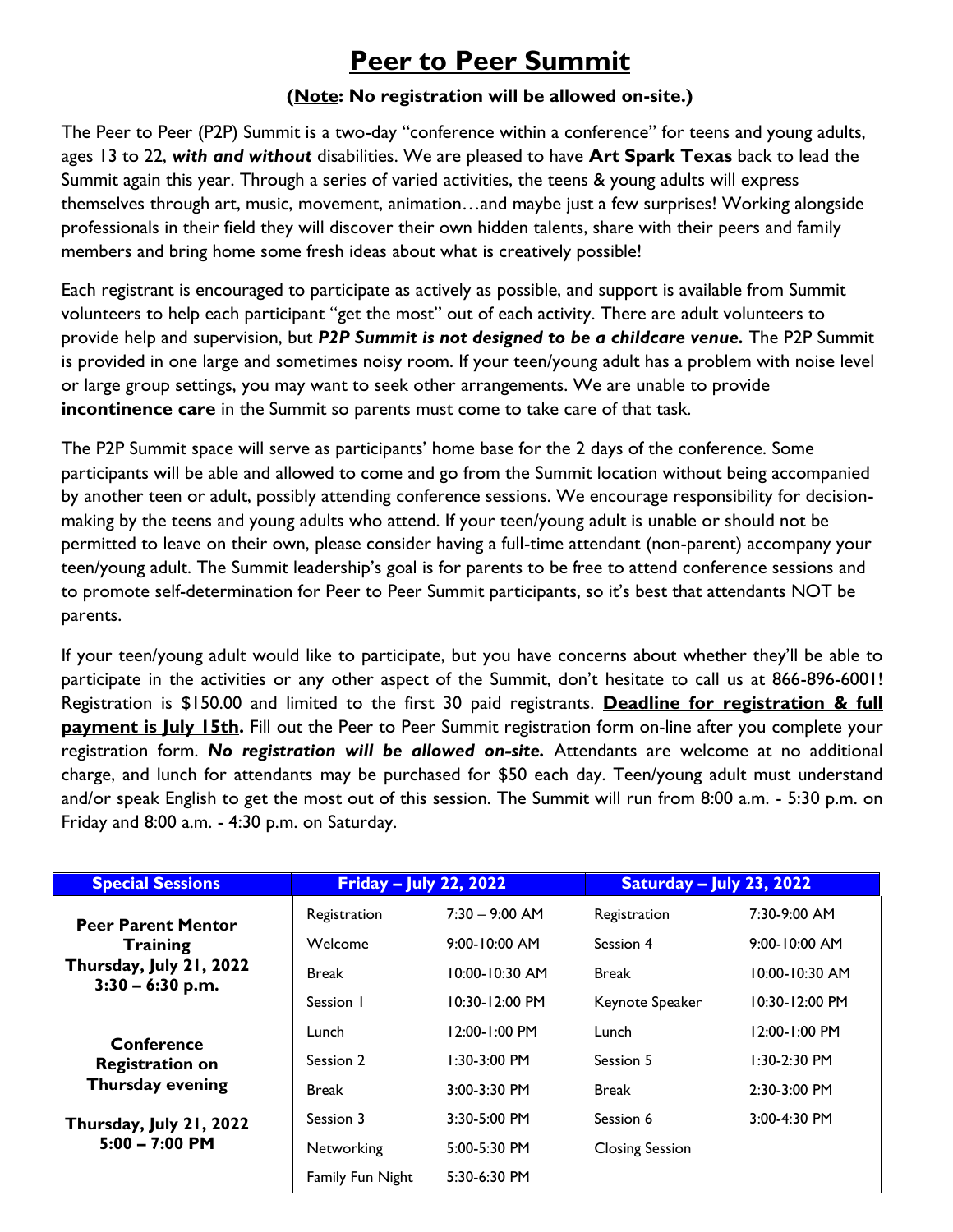| <b>Session Tracks</b><br>(tracks are the middle 2 numbers in the session # - for example: 1020 - 02 is the Autism track) |                               |  |
|--------------------------------------------------------------------------------------------------------------------------|-------------------------------|--|
| 1 Advocacy                                                                                                               | 11 Spanish                    |  |
| 2 Autism                                                                                                                 | <b>12 Special Education</b>   |  |
| <b>3 Behavior</b>                                                                                                        | <b>13 Transition</b>          |  |
| 4 General                                                                                                                |                               |  |
| <b>5 Disability Specific</b>                                                                                             |                               |  |
| <b>6 Medical/ Therapy</b>                                                                                                |                               |  |
| 7 Mental Health                                                                                                          |                               |  |
| 8 Parent Leadership                                                                                                      |                               |  |
| 9 Self-Advocacy                                                                                                          | <b>Texas Parent to Parent</b> |  |
| <b>10 Self-Determination</b>                                                                                             |                               |  |

#### **TxP2P 17 th Annual Conference Session 1: 10:30 a.m. – 12:00 a.m., Friday, July 22 nd , 2022**

| <b>Session</b>  | <b>Description</b>                                                                                                                                                                                                                                                                                                                                                                                                                                                                                                    | <b>Speakers</b>                                       |
|-----------------|-----------------------------------------------------------------------------------------------------------------------------------------------------------------------------------------------------------------------------------------------------------------------------------------------------------------------------------------------------------------------------------------------------------------------------------------------------------------------------------------------------------------------|-------------------------------------------------------|
| 1040            | <b>Medicaid Home and Community-Based Services Waivers</b>                                                                                                                                                                                                                                                                                                                                                                                                                                                             | Elizabeth                                             |
| General         | Elizabeth will present information on the Texas Home and Community-Based Services waivers,<br>including who is eligible, how to apply and the types of benefits available. Waivers pay for things like<br>home modifications, respite, adaptive aids, habilitation, personal care services and respite. Texas<br>does not consider a parent's income when determining a child's eligibility for most of these programs.<br>The waivers open a world of new possibilities and opportunities for children and families. | <b>Tucker</b>                                         |
| 1041<br>General | <b>DADS Only</b><br>This is an informal chance for Dads to come together and just talk. To listen and to learn from other<br>dads, to share great things about our kids and to discuss some of the challenges we face. As a dad,<br>you are the expert on your child. Come by and share what you have learned from your child and what<br>your hopes are for their future. Or just come and listen.                                                                                                                   | <b>Jeff Garrison-</b><br><b>Tate and Ron</b><br>Lucey |
| 1042<br>General | <b>Positive Police Encounters</b><br>This class is about how to facilitate the Positive Police Contact Class. I will show your attendees the<br>class and discuss ideas about how to get the class presented by your local law enforcement agencies.                                                                                                                                                                                                                                                                  | Aubrey (A.D.)<br><b>Dale Paul</b>                     |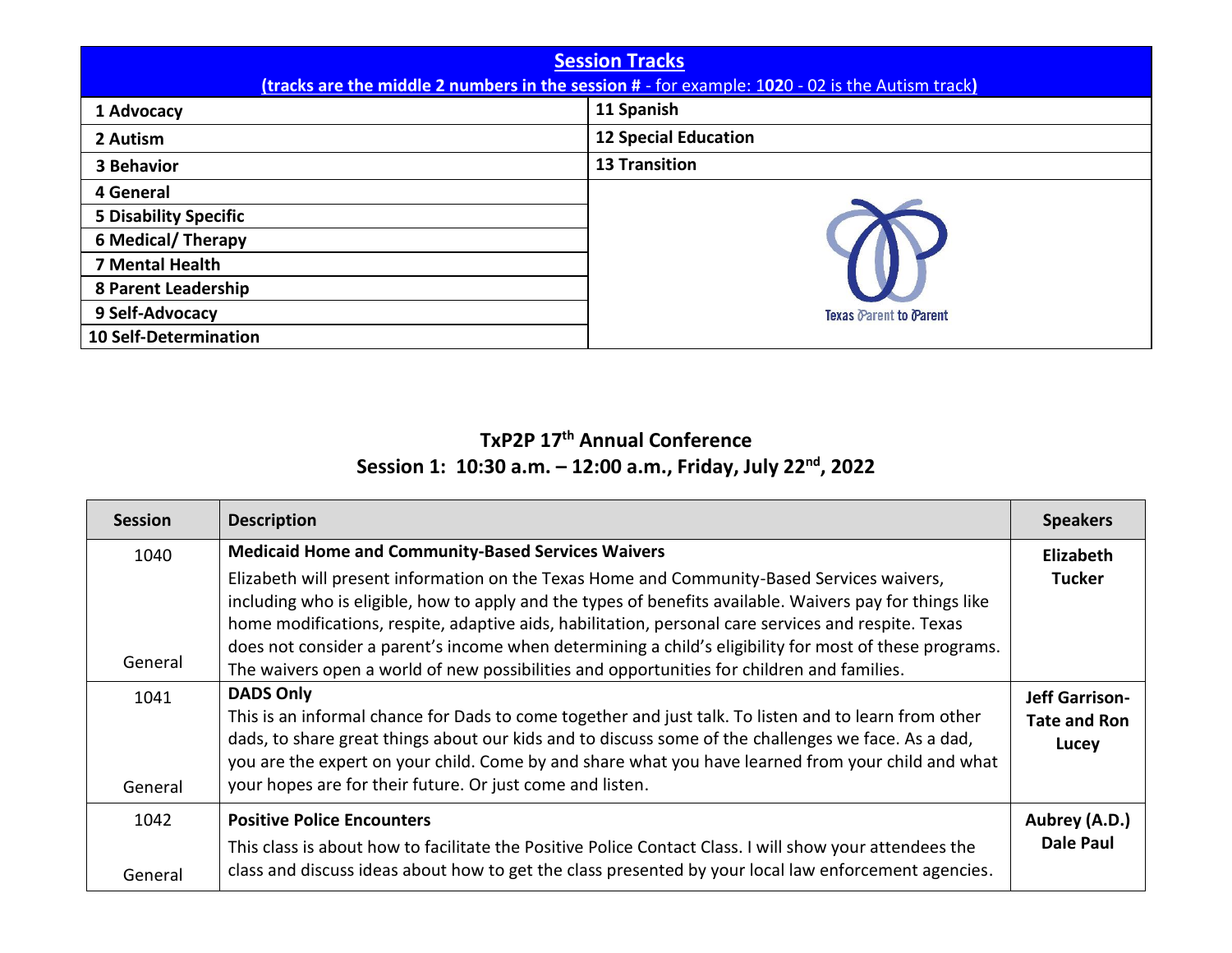### **TxP2P 17 th Annual Conference Session 1: 10:30 a.m. – 12:00 p.m., Friday, July 22 nd , 2022**

| <b>Session</b>      | <b>Description</b>                                                                                                                                                                                                                                                                                                                                                                                                                                                                                                                                                                                                                                                                                                                                 | <b>Speakers</b>                                                                                              |
|---------------------|----------------------------------------------------------------------------------------------------------------------------------------------------------------------------------------------------------------------------------------------------------------------------------------------------------------------------------------------------------------------------------------------------------------------------------------------------------------------------------------------------------------------------------------------------------------------------------------------------------------------------------------------------------------------------------------------------------------------------------------------------|--------------------------------------------------------------------------------------------------------------|
| 1043                | <b>Creating Community with Personal Support Networks</b>                                                                                                                                                                                                                                                                                                                                                                                                                                                                                                                                                                                                                                                                                           | <b>Denise Sonleitner</b>                                                                                     |
| General             | Parents of children with disabilities face significant barriers to obtaining and maintaining high quality,<br>reliable, inclusive childcare. This results in parents dropping out of the workforce, family isolation,<br>turning to unregulated care and/or a missed opportunity to connect with other programs like Early<br>Childhood Intervention (ECI) services. Come learn about the challenges and the opportunities Texas has<br>to support truly inclusive early childhood opportunities.                                                                                                                                                                                                                                                  |                                                                                                              |
| 1060                | The Diagnostic Journey: Grief and Acceptance                                                                                                                                                                                                                                                                                                                                                                                                                                                                                                                                                                                                                                                                                                       | <b>Mary Elizabeth</b>                                                                                        |
| Medical/<br>Therapy | The diagnostic journey is unlike any other trip a family ever takes. Once an answer is discovered, there is<br>a new reality. With that knowledge comes a period of grief that eventually leads to a new life with the<br>individual who has been diagnosed. Our panel has been on that journey and would like to share some<br>support and guidance.                                                                                                                                                                                                                                                                                                                                                                                              | Parker, Kristin<br>Witte-Hubbard,<br>Vanessa Vaughan,<br><b>Betsy Furler &amp;</b><br><b>Patty Geisinger</b> |
| 1110                | Déficit de Atención con Hiperactividad (ADHD por sus siglas en inglés), ¿Qué es?                                                                                                                                                                                                                                                                                                                                                                                                                                                                                                                                                                                                                                                                   | Gilda Gil                                                                                                    |
| Spanish             | En esta sesión aprenderá que es el déficit de atención con hiperactividad y cómo ésta y otras<br>condiciones se presentan en conjunto con este diagnóstico. Se hablará sobre tratamientos comúnmente<br>utilizados y estrategias que se pueden utilizar en casa y en la escuela para ayudar al niño(a) a tener más<br>éxito.                                                                                                                                                                                                                                                                                                                                                                                                                       |                                                                                                              |
| 1130                | <b>Texas Guardianship Reform</b>                                                                                                                                                                                                                                                                                                                                                                                                                                                                                                                                                                                                                                                                                                                   | Jeffrey Miller, JD                                                                                           |
| Transition          | Jeff will provide information to individuals, families and others about the impact of Texas Guardianship<br>Reform laws, which mandate courts to consider alternatives to guardianships and supports and services<br>before creating a guardianship. He will also review the guardianship process, alternatives to<br>guardianships, such as supported decision-making, and supports and services that can be utilized to<br>avoid the necessity of guardianship. Jeff will also explore the benefits of self-determination and person-<br>centered planning. Finally, he will review supported decision-making agreements that can be used to<br>support the independence, self-determination and self-reliance of individuals with disabilities. |                                                                                                              |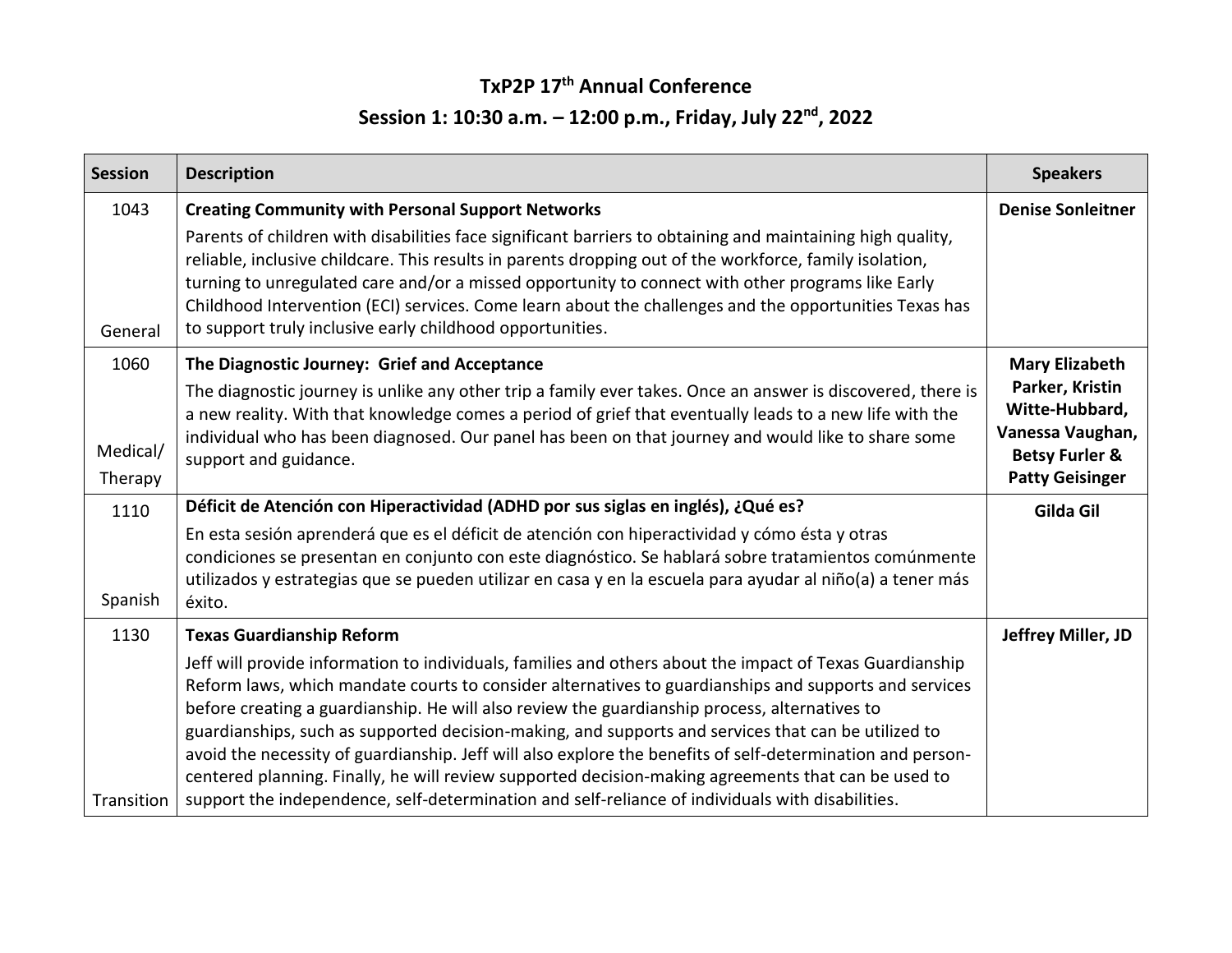#### **TxP2P 17 th Annual Conference**

#### **Session 2: 1:30 – 3:00 p.m., Friday, July 22 nd, 2022**

| <b>Session</b>                 | <b>Description</b>                                                                                                                                                                                                                                                                                                                                                                                                                                                                                                                                             | <b>Speakers</b>                                                            |
|--------------------------------|----------------------------------------------------------------------------------------------------------------------------------------------------------------------------------------------------------------------------------------------------------------------------------------------------------------------------------------------------------------------------------------------------------------------------------------------------------------------------------------------------------------------------------------------------------------|----------------------------------------------------------------------------|
| 2040<br>General                | <b>Inclusive Child Care: Challenges and Opportunities</b><br>Parents of children with disabilities face significant barriers to obtaining and maintaining high quality,<br>reliable, inclusive childcare. This results in parents dropping out of the workforce, family isolation,<br>turning to unregulated care and/or a missed opportunity to connect with other programs like Early<br>Childhood Intervention (ECI) services. Come learn about the challenges and the opportunities Texas has<br>to support truly inclusive early childhood opportunities. | Jolene<br>Sanders-<br><b>Foster</b>                                        |
| 2041<br>General                | <b>Transition Through All Ages and Stages</b><br>There are many transitions that take place daily, weekly and throughout the school years: preschool to<br>kindergarten, elementary to middle school, middle school to high school, high school to adult life and<br>perhaps to a college experience. Brenda will discuss ways parents and school staff can plan for<br>transitions at each age and stage with the ultimate goal of a fulfilling adult life.                                                                                                   | <b>Brenda</b><br><b>Nelson</b>                                             |
| 2100<br>Self-<br>Determination | The Power of Peer to Peer Support<br>Peer to Peer initiatives in Texas are thriving. More and more people with intellectual and<br>developmental disabilities throughout Texas are supported by others with lived experiences. This<br>creates a powerful relationship that leads to advocacy and support. People with lived experience are<br>the experts. Jeff, Shelbi and Anand will provide an overview of the peer-to-peer process, the programs<br>and training available. People with lived experience will be the key presenters.                      | <b>Jeff Garrison-</b><br>Tate, Shelbi<br>Davenport &<br><b>Anand Diyar</b> |
| 2110<br>Spanish                | Cómo disciplinar con éxito<br>En esta sesión los participantes obtendrán ideas para tener éxito cuando se tenga que disciplinar a un<br>hijo/a. Ejemplos y destrezas serán parte de las herramientas que sabemos que existen pero que no<br>siempre utilizamos.                                                                                                                                                                                                                                                                                                | <b>Juan Alderete</b>                                                       |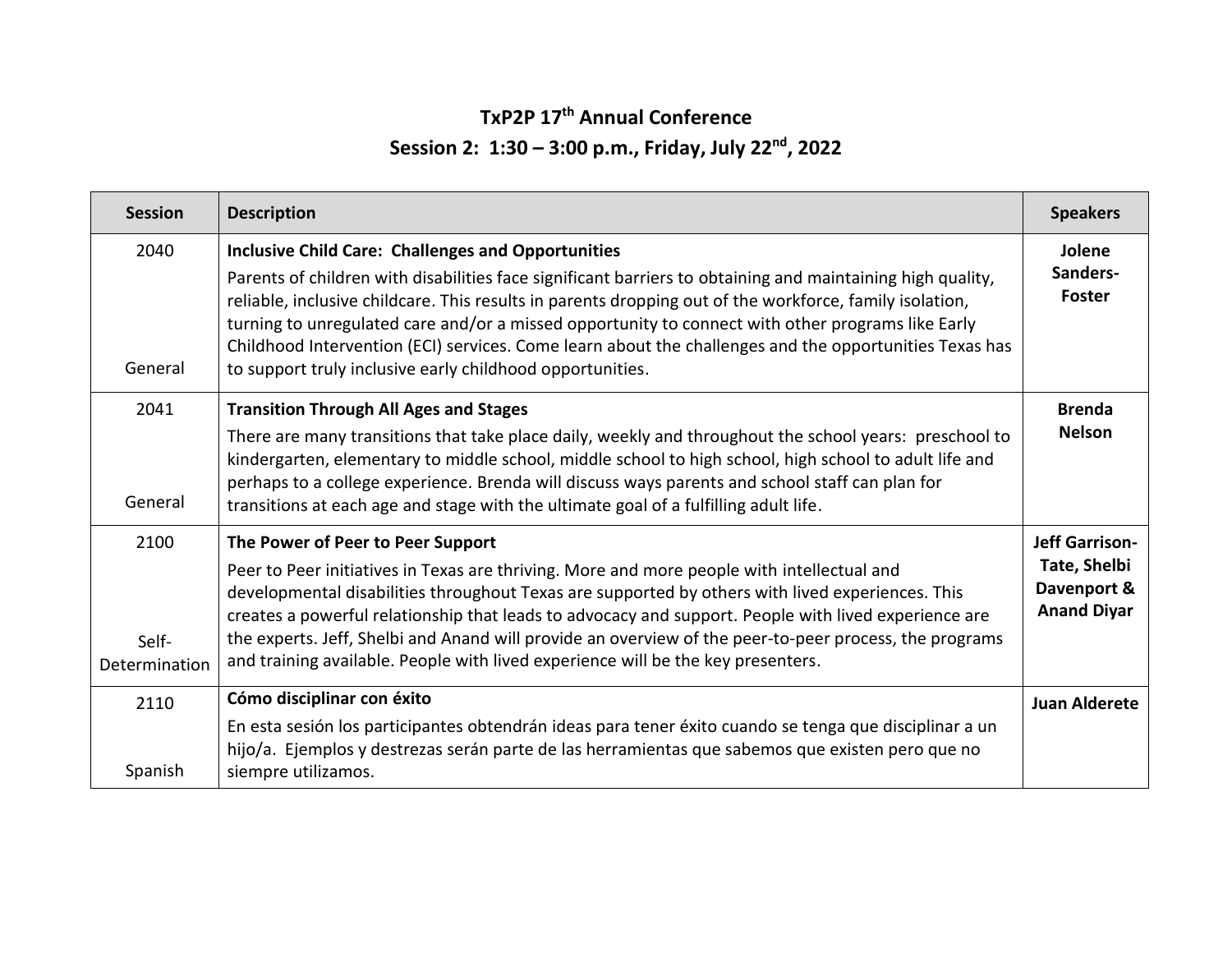## **TxP2P 17th Annual Conference Session 2: 1:30 – 3:00 p.m., Friday, July 22nd, 2022**

| <b>Session</b>               | <b>Description</b>                                                                                                                                                                                                                                                                                                                                                                                                                                                                                                                                                                                                                                                                                                                                                                                                                         | <b>Speakers</b>                     |
|------------------------------|--------------------------------------------------------------------------------------------------------------------------------------------------------------------------------------------------------------------------------------------------------------------------------------------------------------------------------------------------------------------------------------------------------------------------------------------------------------------------------------------------------------------------------------------------------------------------------------------------------------------------------------------------------------------------------------------------------------------------------------------------------------------------------------------------------------------------------------------|-------------------------------------|
| 2120<br>Special<br>Education | <b>COVID-19 and Compensatory Special Education Services</b><br>The COVID-19 pandemic has affected three school years, starting with the spring, 2020 semester. Many<br>students with disabilities suffered with either reduced special education services or no services at all for<br>extended periods. Both the U.S. Department of Education and the Texas Education Agency have released<br>guidance for public schools on assisting students with disabilities to get back on track. The Texas Legislature<br>passed a new law on special education compensatory services to speed recovery from the pandemic. Steven<br>will explain what the guidance and new state law means for students with disabilities.                                                                                                                        | <b>Steve</b><br>Aleman              |
| 2130<br>Transition           | <b>Supplemental Security Income &amp; Work</b><br>Age 18 brings adulthood and too many new systems to understand!! Employment? OK, but I'm afraid my<br>child will lose his benefits! SSDI or SSI? I don't understand the difference or how to apply! Mary Jane will<br>reveal the secrets to the adult application process and how to use work incentives to keep Medicaid while<br>working. Be Empowered!                                                                                                                                                                                                                                                                                                                                                                                                                                | <b>Mary Jane</b><br><b>Williams</b> |
| 2131<br>Transition           | My Rights My Life: A Curriculum for Safer Relationships<br>Unfortunately, students with intellectual and developmental disabilities (IDD) are consistently excluded from<br>healthy relationship and safer sexuality education. Lack of relationship and sexuality education leaves people<br>with IDD at a higher risk for experiencing abuse. My Rights My Life: A Curriculum for Safer Relationships was<br>developed by SAFE's Disability Services staff as a comprehensive healthy relationship and safer sexuality<br>curriculum and abuse prevention tool. Heide will cover the importance of relationship education; provide<br>current research about sexuality and people with IDD; and give a comprehensive overview of the SAFE<br>curriculum and instruction on effectively teaching safer sexuality and relationship skills. | Heidi Lersch                        |

### **Session 3: 3:30 – 5:00 p.m., Friday, July 22nd, 2022**

| <b>Session</b> | <b>Description</b>                                                                                                                                  | <b>Speakers</b> |
|----------------|-----------------------------------------------------------------------------------------------------------------------------------------------------|-----------------|
| 3040           | <b>What is ABA Therapy?</b>                                                                                                                         | Wendy           |
| General        | Wendy will showcase the effects of early intervention with ABA therapy and highlight FREE statewide ABA<br>resources to families and professionals. | <b>Maurer</b>   |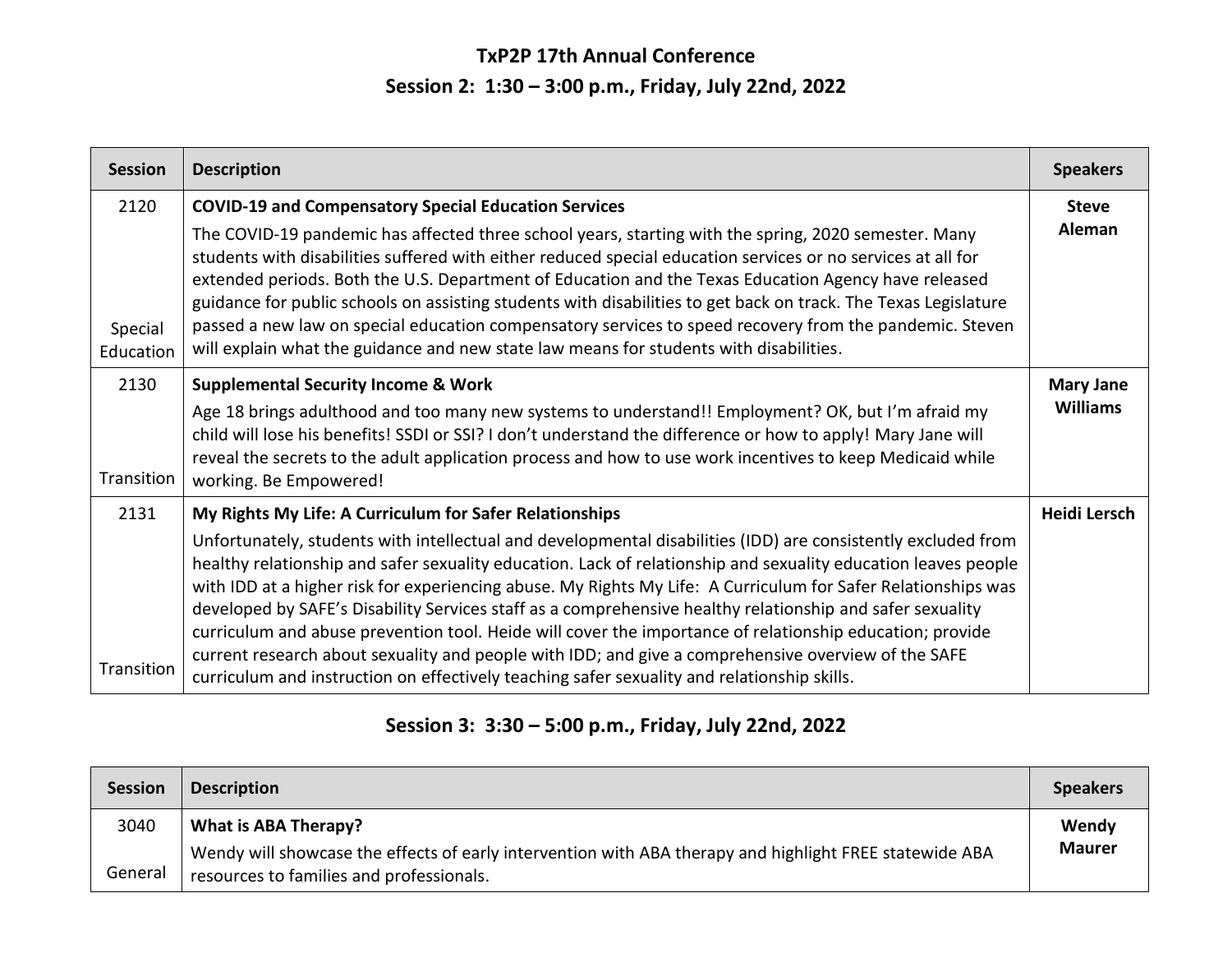# **TxP2P 17th Annual Conference Session 3: 3:30 – 5:00 p.m., Friday, July 22nd, 2022**

| <b>Session</b>               | <b>Description</b>                                                                                                                                                                                                                                                                                                                                                                                                                                                                                                                                                                                                                                                                                    | <b>Speakers</b>                                        |
|------------------------------|-------------------------------------------------------------------------------------------------------------------------------------------------------------------------------------------------------------------------------------------------------------------------------------------------------------------------------------------------------------------------------------------------------------------------------------------------------------------------------------------------------------------------------------------------------------------------------------------------------------------------------------------------------------------------------------------------------|--------------------------------------------------------|
| 3041<br>General              | <b>Grief and the Stages of Adaptation</b><br>Learn to make sense of the emotions you may be experiencing, how grief applies to being a parent of a<br>child with a disability or special health care need and how to identify the stages that most parents<br>experience on this journey.                                                                                                                                                                                                                                                                                                                                                                                                             | <b>Patty Geisinger</b><br>& Rosalba<br><b>Calleros</b> |
| 3070<br>Mental<br>Health     | <b>Crossed Roads: Autism and Mental Health</b><br>Join us for a discussion of family and individual's lived experience with autism and mental health<br>conditions. Focus areas will include finding support systems, understanding the importance of integrating<br>developmental and mental health services, and most importantly, supporting the child/youth in their<br>self-determination and helping them plan for their goals and dreams.                                                                                                                                                                                                                                                      | Nidia and<br><b>Adrian Heston</b>                      |
| 3110<br>Spanish              | Estrategias para una disciplina positiva<br>En esta sesión se presentarán estrategias que pueden utilizar los padres y los maestros para disciplinar a<br>un niño (a) usando un modelo positivo. Al poder utilizar estas estrategias adecuadamente, podremos ver<br>resultados inmediatos y al mismo tiempo construir una relación amorosa con nuestros hijos.                                                                                                                                                                                                                                                                                                                                        | Gilda Gil                                              |
| 3120<br>Special<br>Education | <b>Top Ten Tips for IEP Meetings</b><br>Going to your IEP/ARD meeting unprepared keeps you from participating fully and being a part of the<br>TEAM! Learn the top 10 strategies you can do to get ready for your meeting. Learn about resources you<br>can use to help you better advocate for your child. Get Educated! Be Empowered!                                                                                                                                                                                                                                                                                                                                                               | <b>Mary Jane</b><br><b>Williams</b>                    |
| 3130<br>Transition           | Since When is "Health" a Part of Transitioning Planning?<br>Exactly. Health is often overlooked in transition planning. Moving from pediatric to adult-based care is<br>not an automatic, seamless process for youth with disabilities and/or chronic medical conditions. Come<br>join a self-advocate and parent-professional who will share personal experiences and insights about this<br>essential part of transition. We'll share ideas for partnering with the school team to add "health" into<br>transition planning and tips for initiating conversations with pediatric providers. You'll take away tools<br>and sample IEP goals to promote your child's good, healthy life in adulthood. | Ivy Goldstein &<br><b>Amy Litzinger</b>                |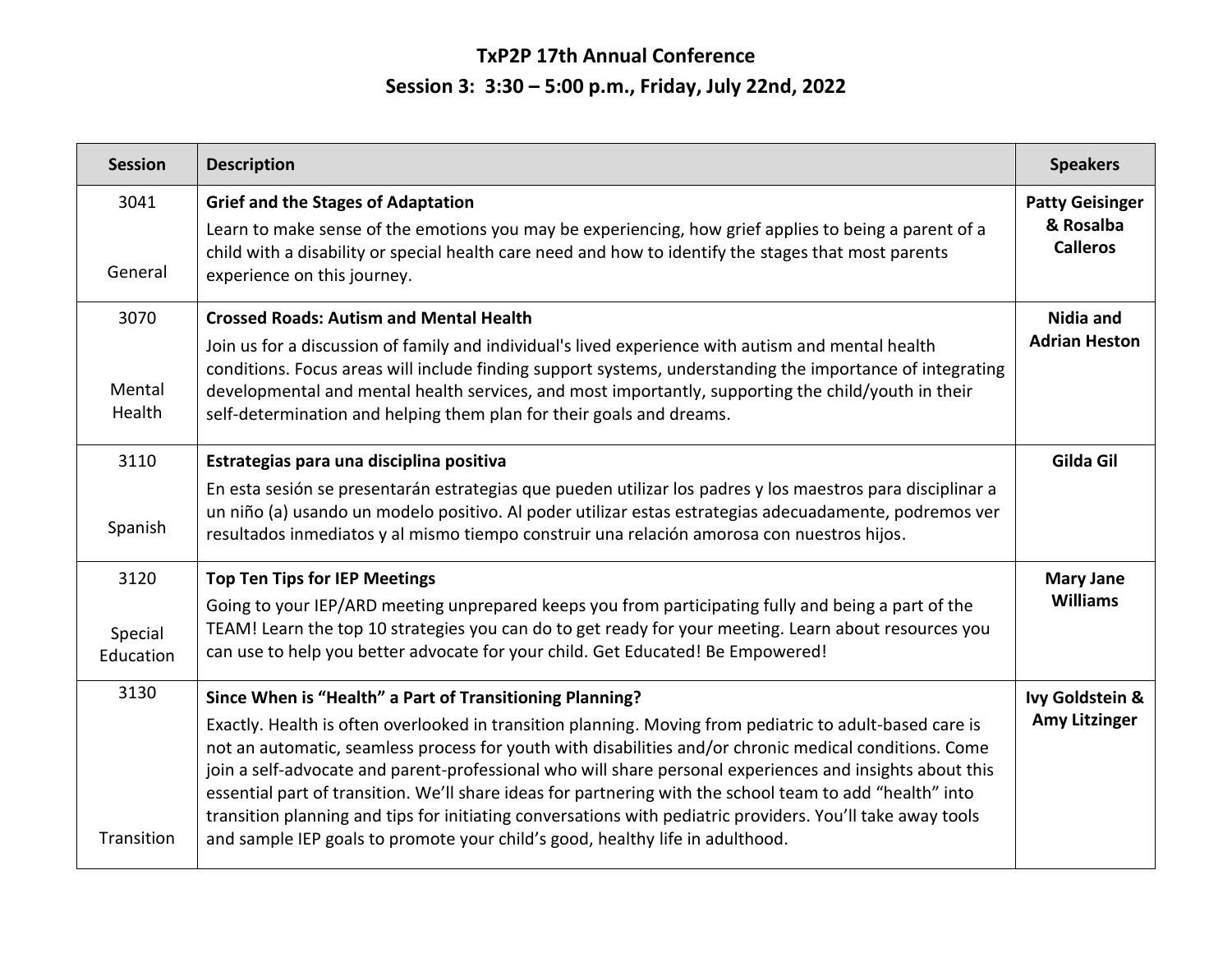## **TxP2P 17th Annual Conference Session 3: 3:30 – 5:00 p.m., Friday, July 22nd, 2022**

| <b>Session</b> | <b>Description</b>                                                                                                                                                                                                                                                                                                                                                                                                                             | <b>Speakers</b>       |
|----------------|------------------------------------------------------------------------------------------------------------------------------------------------------------------------------------------------------------------------------------------------------------------------------------------------------------------------------------------------------------------------------------------------------------------------------------------------|-----------------------|
| 3131           | <b>Transition 101: Beyond the Red Tape</b>                                                                                                                                                                                                                                                                                                                                                                                                     | <b>Cindi Paschall</b> |
| Transition     | Goal for the sessionexplore transition services and tips for creating a meaningful transition for your child<br>and point you in a direction to learn more. Cindi will cover topics on starting early, identifying your beliefs,  <br>creating a vision, considering all aspects of life, researching possibilities, self-determination, self-<br>advocacy, letting go, government funded programs and understanding eligibility requirements. |                       |

#### **Session 4: 9:00 – 10:00 a.m., Saturday, July 23 rd, 2022**

| <b>Session</b> | <b>Description</b>                                                                                                                                                                                                                                                                                                                                                                                                                                                                                                                                                        | <b>Speakers</b>  |
|----------------|---------------------------------------------------------------------------------------------------------------------------------------------------------------------------------------------------------------------------------------------------------------------------------------------------------------------------------------------------------------------------------------------------------------------------------------------------------------------------------------------------------------------------------------------------------------------------|------------------|
| 4010           | What to Expect from the American with Disabilities Act                                                                                                                                                                                                                                                                                                                                                                                                                                                                                                                    | <b>Mary</b>      |
| Advocacy       | Do you ever wonder what impact the ADA is supposed to have on entities such as cities, schools,<br>hospitals, universities, parks, restaurants, event centers and air travel? Do you know what to do if there is<br>a sidewalk in your neighborhood you can't maneuver a wheelchair over or what the law says regarding<br>taking service animals and emotional support animals in public places? Mary will answer these questions<br>and provide other practical information about what is included in ADA compliance and who to contact if<br>there are ADA violations. | Klentzman        |
| 4040           | <b>EMS for Children: Working with Families to Improve Care</b>                                                                                                                                                                                                                                                                                                                                                                                                                                                                                                            | <b>Sam Vance</b> |
| General        | The Emergency Medical Services for Children (EMSC) Program is the only federally funded program solely<br>focused on improving the quality of pediatric emergency care. Join Texas EMSC Program Manager, Sam<br>Vance as he introduces you to the EMS for Children program and ways to prepare families of children with<br>disabilities for an emergency.                                                                                                                                                                                                                |                  |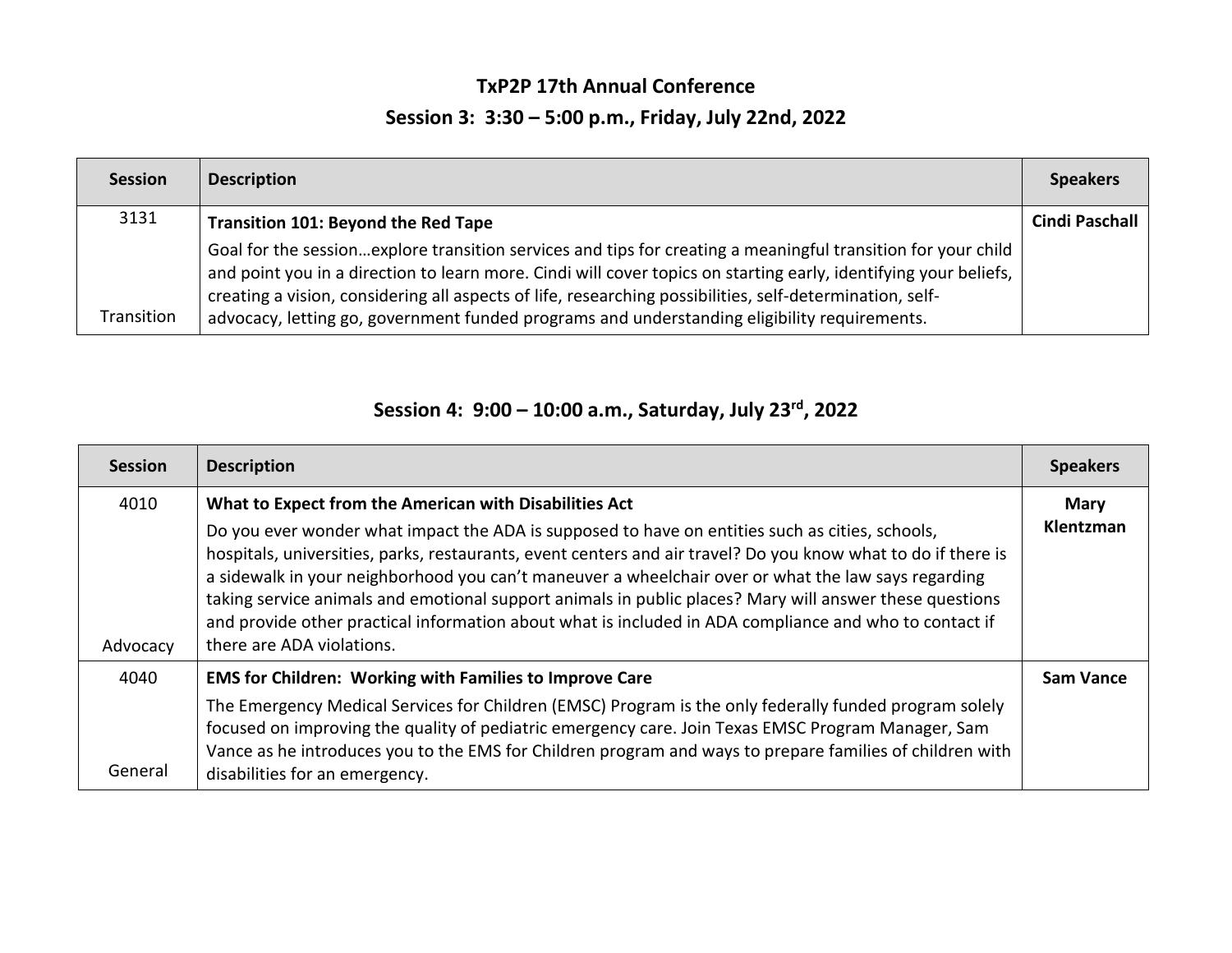### **TxP2P 17th Annual Conference**

# **Session 4: 9:00 – 10:00 a.m., Saturday, July 23rd, 2022**

| <b>Session</b>               | <b>Description</b>                                                                                                                                                                                                                                                                                                                                                                                                                                                                                                                                                                                                                                                                                                                                                                                                                         | <b>Speakers</b>                     |
|------------------------------|--------------------------------------------------------------------------------------------------------------------------------------------------------------------------------------------------------------------------------------------------------------------------------------------------------------------------------------------------------------------------------------------------------------------------------------------------------------------------------------------------------------------------------------------------------------------------------------------------------------------------------------------------------------------------------------------------------------------------------------------------------------------------------------------------------------------------------------------|-------------------------------------|
| 4041<br>General              | Personal Support Networks: Do-It-YourselfTogether!<br>Are you ready to get started? Come learn how to start a Personal Support Network for your child, step-<br>by-step and side-by-side with other parents. This session is for families who attended the Personal<br>Support Networks presentation on Friday morning or are already familiar with Networks. Denise will<br>explain all the steps to starting a Personal Network, DIY style. We will work together in small groups,<br>identifying possible Network members and developing Network goals. Parents agree that the hardest<br>thing about Personal Networks is getting started, so join us and encourage fellow parents to take the first<br>steps!                                                                                                                         | <b>Denise</b><br>Sonleitner         |
| 4070<br>Mental<br>Health     | Parenting and PTSD - Let's Talk About It<br>The session is for parents and caregivers of youth or children who have experienced trauma. Valencia will<br>talk about Complex Trauma and PTSD, as a parent raising two children, 18 and 12, who live with PTSD. She<br>will create a very open and honest space to discuss our real struggles when faced with this tough living<br>dynamic. She will also talk through the ups and downs of how trauma impacts the whole family, coping<br>strategies for parents and kids, healthy habits and ways to create a safe environment for our family.                                                                                                                                                                                                                                             | Valencia<br>Gensollen               |
| 4110<br>Spanish              | Cinco cosas para estar preparados ante emergencias y desastres naturales<br>Texas es un estado que es impactado por diferentes desastres naturales todos los años: incendios,<br>tornados, huracanes o inundaciones. Las personas con discapacidades tienen un riesgo mayor de ser<br>afectadas durante los desastres naturales. Esta plática ayudará a los padres con niños y jóvenes con<br>discapacidades a cómo estar preparados ante una emergencia o un fenómeno natural. Se demostrarán 5<br>pasos esenciales de cómo hacer un plan que integre a toda la familia, cómo conectarse con los servicios<br>de emergencia locales y cómo implementar un kit de emergencia en el hogar.                                                                                                                                                  | <b>Marisol</b><br>Acosta            |
| 4120<br>Special<br>Education | <b>Improving School Discipline Practices in Texas</b><br>Students with disabilities are routinely overrepresented in school discipline measures like in-school<br>suspension, out-of-school suspension, expulsions and placements in Disciplinary Alternative Education<br>Programs and Juvenile Justice Alternative Education Programs. They are also far more likely to experience<br>informal or "shadow" discipline practices like removal to "cool down" rooms, and informal suspensions or<br>"early pickups." The impact of COVID-19 has increased the need to address this historical<br>disproportionality, as educators, students and their families continue to experience stress, disruption and<br>isolation. Jolene will cover recent and proposed changes in law, and how families can get involved to<br>support students. | Jolene<br>Sanders-<br><b>Foster</b> |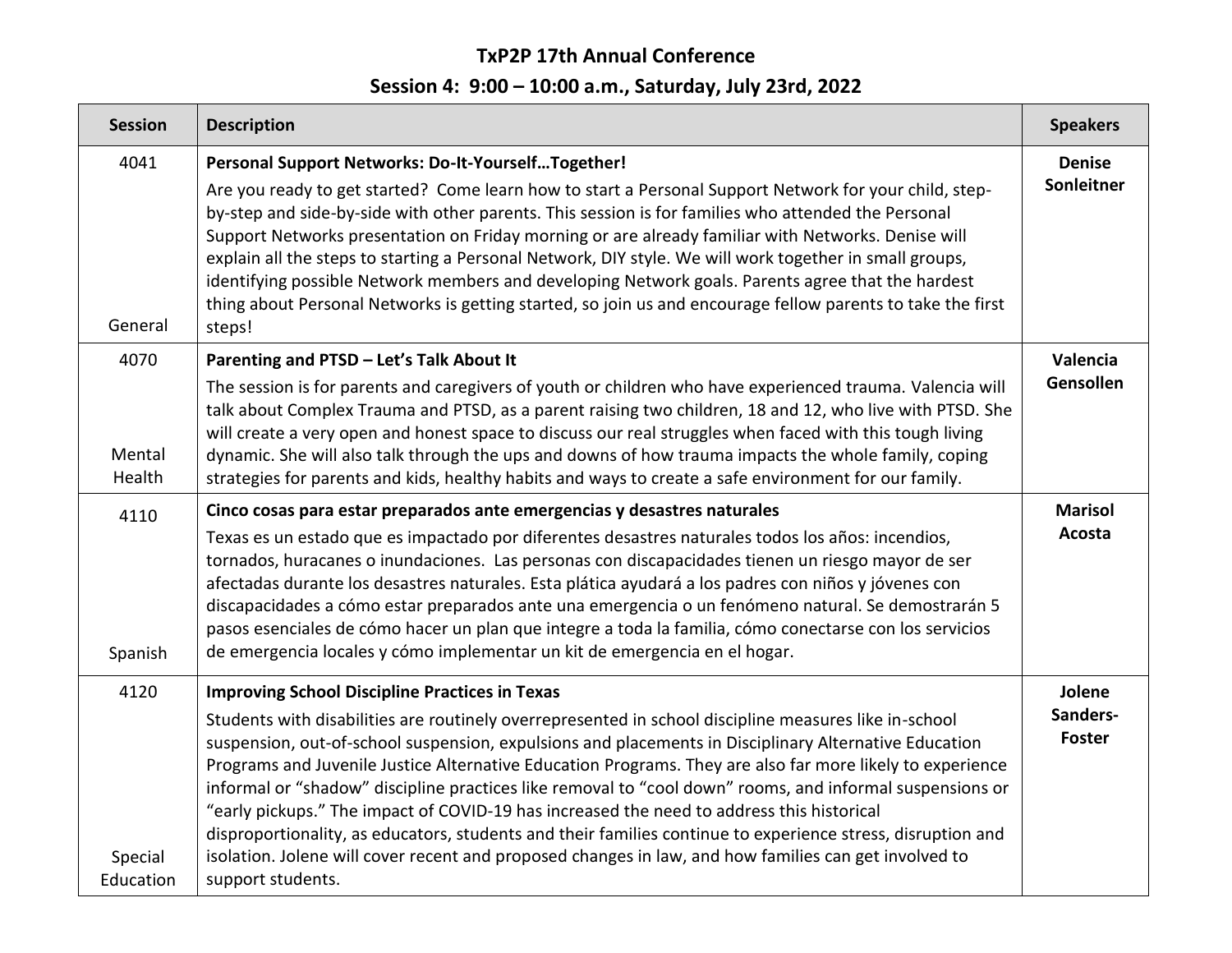## **TxP2P 17th Annual Conference Session 4: 9:00 – 10:00 a.m., Saturday, July 23rd, 2022**

| <b>Session</b> | <b>Description</b>                                                                                                                                                                                                                                                                                                                                                                                                                                 | <b>Speakers</b>       |
|----------------|----------------------------------------------------------------------------------------------------------------------------------------------------------------------------------------------------------------------------------------------------------------------------------------------------------------------------------------------------------------------------------------------------------------------------------------------------|-----------------------|
| 4131           | Visioning Building: Creating a Life Full of Possibilities!                                                                                                                                                                                                                                                                                                                                                                                         | <b>Cindi Paschall</b> |
| Transition     | Do you struggle to get through the day? Overwhelmed when thinking about what the future holds for<br>your child? Wish you had a crystal ball? If you answered yes to these questions, you won't want to miss<br>this session! Join Cindi as she explores tips, tools and strategies to help you (and your child) move from<br>fear of the unknown to a vision with hopes and dreams for the future and an action-oriented plan to<br>achieve them. |                       |

#### **Session 5: 1:30 – 2:30 p.m., Saturday, July 23rd, 2022**

| <b>Session</b>  | <b>Description</b>                                                                                                                                                                                                                                                                                                                                                                                    | <b>Speakers</b>                                             |
|-----------------|-------------------------------------------------------------------------------------------------------------------------------------------------------------------------------------------------------------------------------------------------------------------------------------------------------------------------------------------------------------------------------------------------------|-------------------------------------------------------------|
| 5040            | <b>Special Needs Trusts, ABLE Accounts and Estate Planning</b>                                                                                                                                                                                                                                                                                                                                        | <b>Alison Packard</b>                                       |
| General         | Alison will discuss special needs estate planning and explain the importance of first-party and third-<br>party special needs trusts, ABLE accounts, wills, powers of attorney and non-probate beneficiary<br>designations.                                                                                                                                                                           |                                                             |
| 5041<br>General | <b>Care for the Caregiver</b><br>We all need to find time to care for ourselves! But that can be such a challenge when our children are<br>young, ill or struggling with health, behaviors or school issues! We know it is important to begin with<br>just 5 minutes of self-care. Let's chat about all the ways we can reconnect with ways to care for<br>ourselves so we can care for our children! | <b>Patty Geisinger</b><br>& Greta James-<br><b>Maxfield</b> |
| 5060<br>Medical | <b>Call the Doctor!!!</b><br>Self-advocates, Amy and Tanya, will offer steps toward learning to communicate with therapists and<br>doctors as a youth or young adult, to eventually self-direct and supervise some or all of your own<br>medical care. Linda will add tips from other self-advocates and parents.                                                                                     | Amy Litzinger,<br>Linda Litzinger &<br><b>Tanya Winters</b> |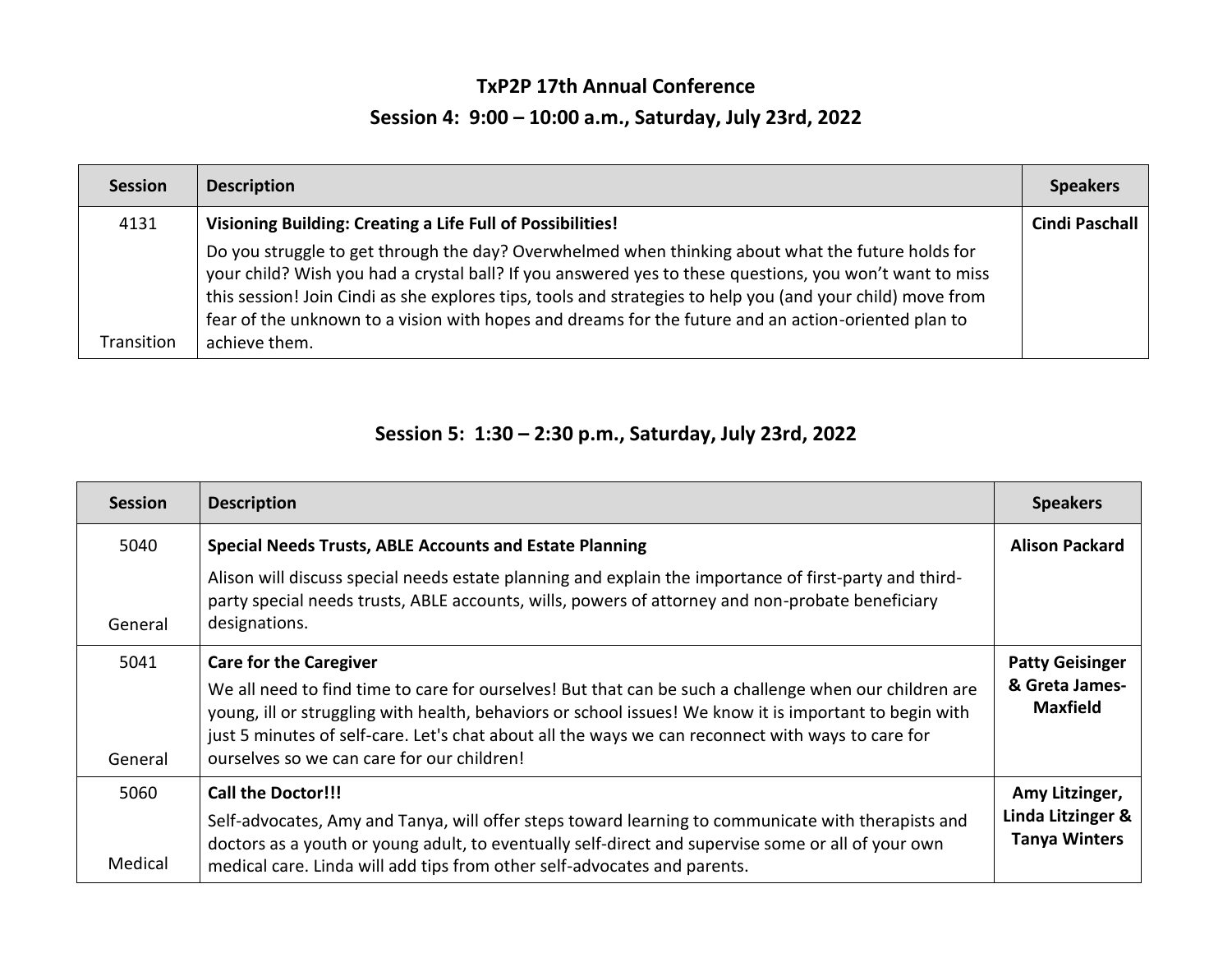## **TxP2P 17th Annual Conference Session 5: 1:30 – 2:30 p.m., Saturday, July 23rd, 2022**

| <b>Session</b>               | <b>Description</b>                                                                                                                                                                                                                                                                                                                                                                                                                                                                                                                                                                                                                  | <b>Speakers</b>                                                  |
|------------------------------|-------------------------------------------------------------------------------------------------------------------------------------------------------------------------------------------------------------------------------------------------------------------------------------------------------------------------------------------------------------------------------------------------------------------------------------------------------------------------------------------------------------------------------------------------------------------------------------------------------------------------------------|------------------------------------------------------------------|
| 5080<br>Parent<br>Leadership | Learning, Connecting, Loving: Finding and Nurturing Joy<br>We can nurture joy as our child grows. Peggy and Shahla will explore what joy is and the role of<br>contingencies in understanding and changing family life for the better. They will discuss why it's vital<br>to go beyond reducing problems and strive for fostering healthy relationships at all levels. They will<br>also discuss how to surround children and families, and the professionals who work with them, in ways<br>that nurture ongoing learning, human connections and loving approaches to teaching and<br>intervention.                               | <b>Peggy Heinkel-</b><br><b>Wolfe and Shala</b><br>Ala'i-Rosales |
| 5110<br>Spanish              | Los fundamentos de la Transición a la vida adulta<br>Descripción general de lo que cada padre necesita saber para apoyar con éxito la Transición a STAR Kids de su<br>hijo.                                                                                                                                                                                                                                                                                                                                                                                                                                                         | Elizabeth Inclan y<br><b>Denise Keller</b>                       |
| 5120<br>Special<br>Education | <b>Appropriate Transition Planning</b><br>Shemica will focus on the Transition Plan piece of an IEP. As a student approaches the time to leave<br>high school, it is important that preparations for adult life are well underway and planned. One of the<br>most common barriers to academic and career achievement for students with disabilities is low<br>expectations on the part of those with whom they interact. Shemica will help parents to present data<br>and information to their child's IEP team so appropriate and ambitious post-secondary goals can be<br>developed.                                              | <b>Shemica S. Allen</b>                                          |
| 5130<br>Transition           | Raised Expectations - Navigating Transitions and Employment<br>It is easy to raise our expectations for graduates with disabilities when we are confident about what<br>comes next. Since Texas is an Employment First state, which means employment is the first and<br>preferred option for high school graduates with disabilities, we need to know what to do when it<br>comes to employment and who to work with. Lauren will discuss who should be involved in the<br>employment goal-setting process, what that should look like, when it should start and where students<br>and families can go to get employment services. | Laura Gerken                                                     |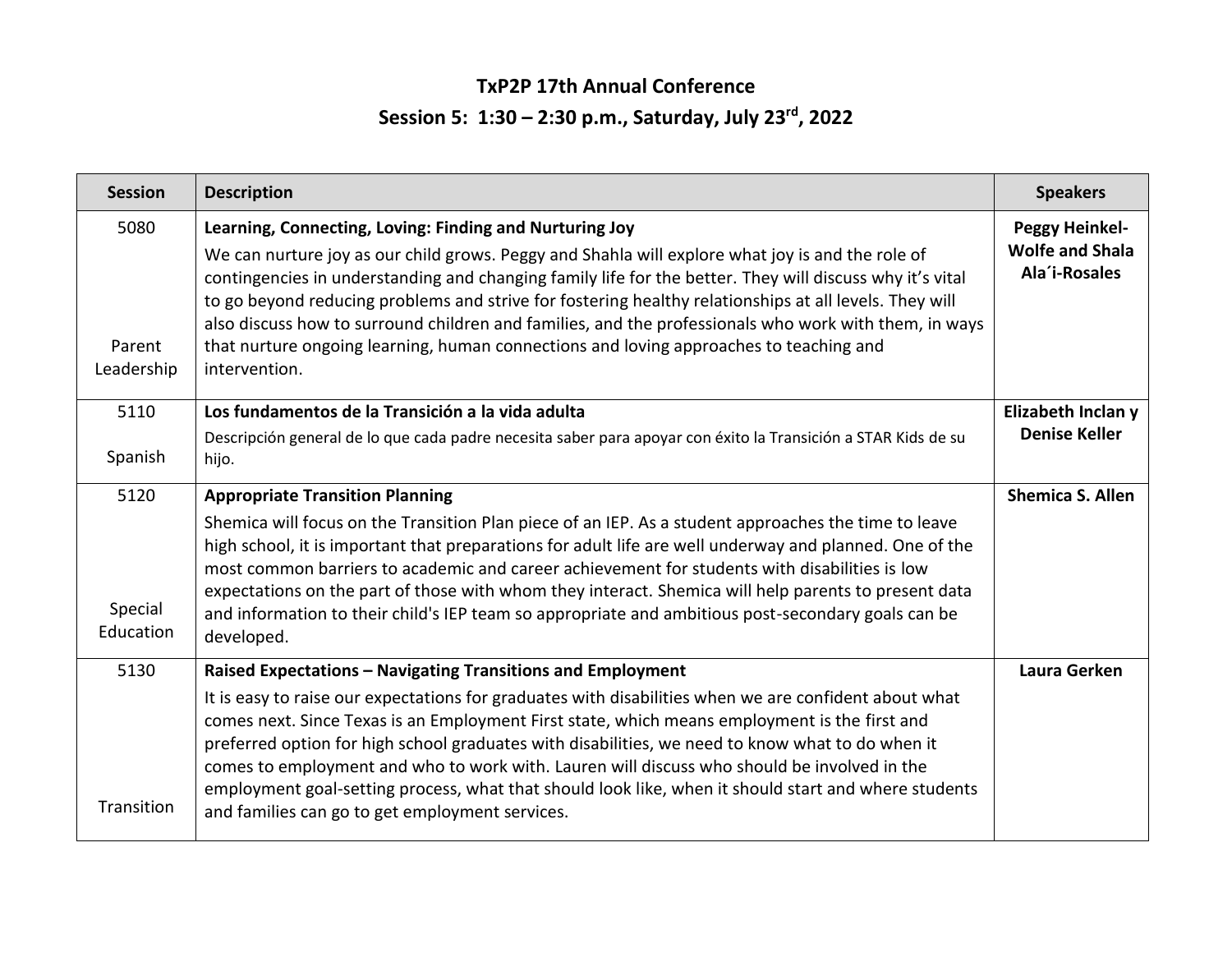## **TxP2P 17th Annual Conference Session 6: 3:00 – 4:30 p.m., Saturday, July 23 rd, 2022**

| <b>Session</b>                 | <b>Description</b>                                                                                                                                                                                                                                                                                                                                                                                                                                                                                                                                                                                                                             | <b>Speakers</b>                                                                   |
|--------------------------------|------------------------------------------------------------------------------------------------------------------------------------------------------------------------------------------------------------------------------------------------------------------------------------------------------------------------------------------------------------------------------------------------------------------------------------------------------------------------------------------------------------------------------------------------------------------------------------------------------------------------------------------------|-----------------------------------------------------------------------------------|
| 6040<br>General                | <b>Recreation: What's It Good For?</b><br>Meredith will discuss the benefits of finding and engaging your child in recreational activities and the<br>barriers and benefits to participation. She will also discuss adaptive programs vs inclusion programs<br>and how to find programs that are the best fit for your child.                                                                                                                                                                                                                                                                                                                  | <b>Meredith Silcox</b>                                                            |
| 6050<br>Disability<br>Specific | Seeing Visual Impairments and Blind Eligibility through New Eyes<br>Mara and Christine know that IEPs can be overwhelming and stressful, particularly those for students<br>with blindness and visual impairments. Are you asking the right questions? Assembling the right<br>team? Pushing for the right provisions? We're aware that this is an arduous undertaking. We<br>understand your challenges and concerns. Although we cannot guarantee outcomes, we can help<br>provide a framework for achieving a more meaningful IEP. An emphasis will be placed on Cortical<br>Vision Impairment, the leading cause of blindness in children. | Mara LaViola and<br><b>Christine Broughal</b>                                     |
| 6060<br>Medical                | Does Your Child Have a Medical Home?<br>When I was first asked if my son had a medical home, I pondered the question and then said we have<br>no medical equipment in our home. The service coordinator then explained what a medical home is<br>and how it could help my son. So, what is a medical home? Should my child have one? How do I get<br>one? Learn more about a medical home and how to work with your physician to get one for your<br>child.                                                                                                                                                                                    | <b>Maureen</b><br><b>Benschoter, Greta</b><br>James-Maxfield &<br>Laura J. Warren |
| 6070<br>Mental Health          | <b>Trauma and Families</b><br>This talk will cover the unique trauma of raising a child with a disability in a world of challenges.<br>Fortifying our children and families and moving forward will be discussed.                                                                                                                                                                                                                                                                                                                                                                                                                              | <b>Karyn Harvey</b>                                                               |
| 6080<br>Parent<br>Leadership   | Y'all Want Me???<br>If suddenly you're asked to serve on a group, committee or council, how do you know if it'll be a good<br>fit? Come learn how to analyze the opportunity in order to have the best experience, utilize your<br>passions and make a difference.                                                                                                                                                                                                                                                                                                                                                                             | Linda Litzinger &<br><b>Amy Litzinger</b>                                         |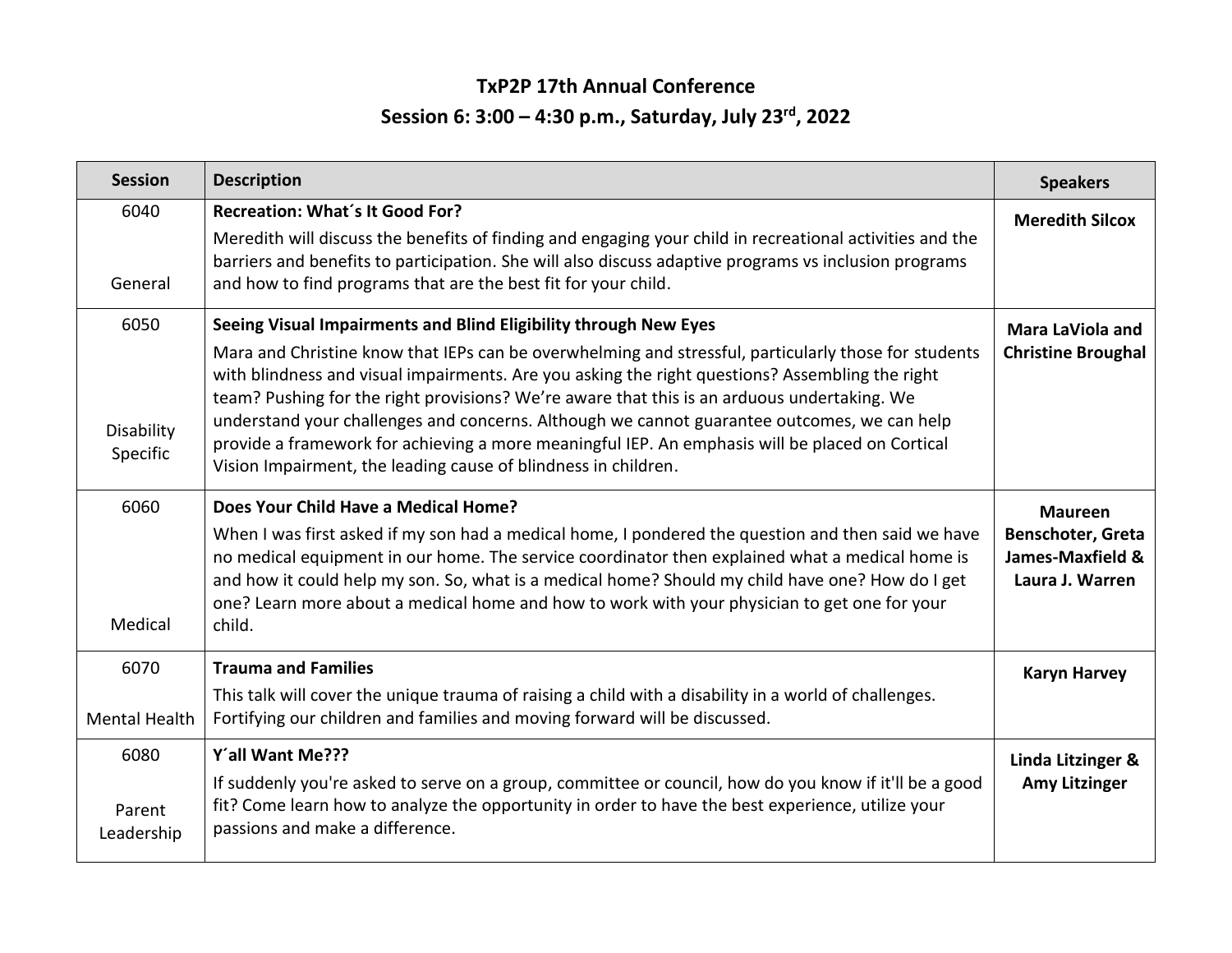# **TxP2P 17th Annual Conference Session 6: 3:00 – 4:30 p.m., Saturday, July 23rd, 2022**

| <b>Session</b>         | <b>Description</b>                                                                                                                                                                                                                                                                                                                                                                                                                                                                                                                                                                                                                                | <b>Speakers</b>       |
|------------------------|---------------------------------------------------------------------------------------------------------------------------------------------------------------------------------------------------------------------------------------------------------------------------------------------------------------------------------------------------------------------------------------------------------------------------------------------------------------------------------------------------------------------------------------------------------------------------------------------------------------------------------------------------|-----------------------|
| 6100                   | My Journey with Asperger's                                                                                                                                                                                                                                                                                                                                                                                                                                                                                                                                                                                                                        | <b>Daniel Durany</b>  |
| Self-<br>Determination | Daniel brings an enthusiastic perspective about Asperger's during his time in school, job world and<br>dating/relationships to share with parents, professionals and others with his condition. He will<br>discuss his childhood struggles in school, transitioning experiences into adulthood, up & downs in<br>the job world and approaches to help others similar with his condition. Daniel will help you grasp a<br>deeper understanding of what life is like living with Asperger's syndrome, devising strategies to<br>improve cognitive processing and problem-solving techniques, and recognizing some of the unique<br>social patterns. |                       |
| 6110<br>Spanish        | Programas de Exención de Medicaid (Medicaid Waivers)<br>Esta presentación se enfocará en los programas de exención de Medicaid. Se proveerá información<br>breve sobre los diferentes programas que proveen servicios a niños y jóvenes con necesidades<br>médicas o de salud mental. Estos son programas especiales de servicios médicos comunitarios que<br>expanden servicios adicionales o especiales, así como programas que permiten a personas que<br>tradicionalmente no califican para Medicaid, poder obtener ciertos servicios. Algunos de estos<br>programas son: CLASS, YES, DBMD, HCS, MDCP, HCBS y Texas Home Living.              | <b>Marisol Acosta</b> |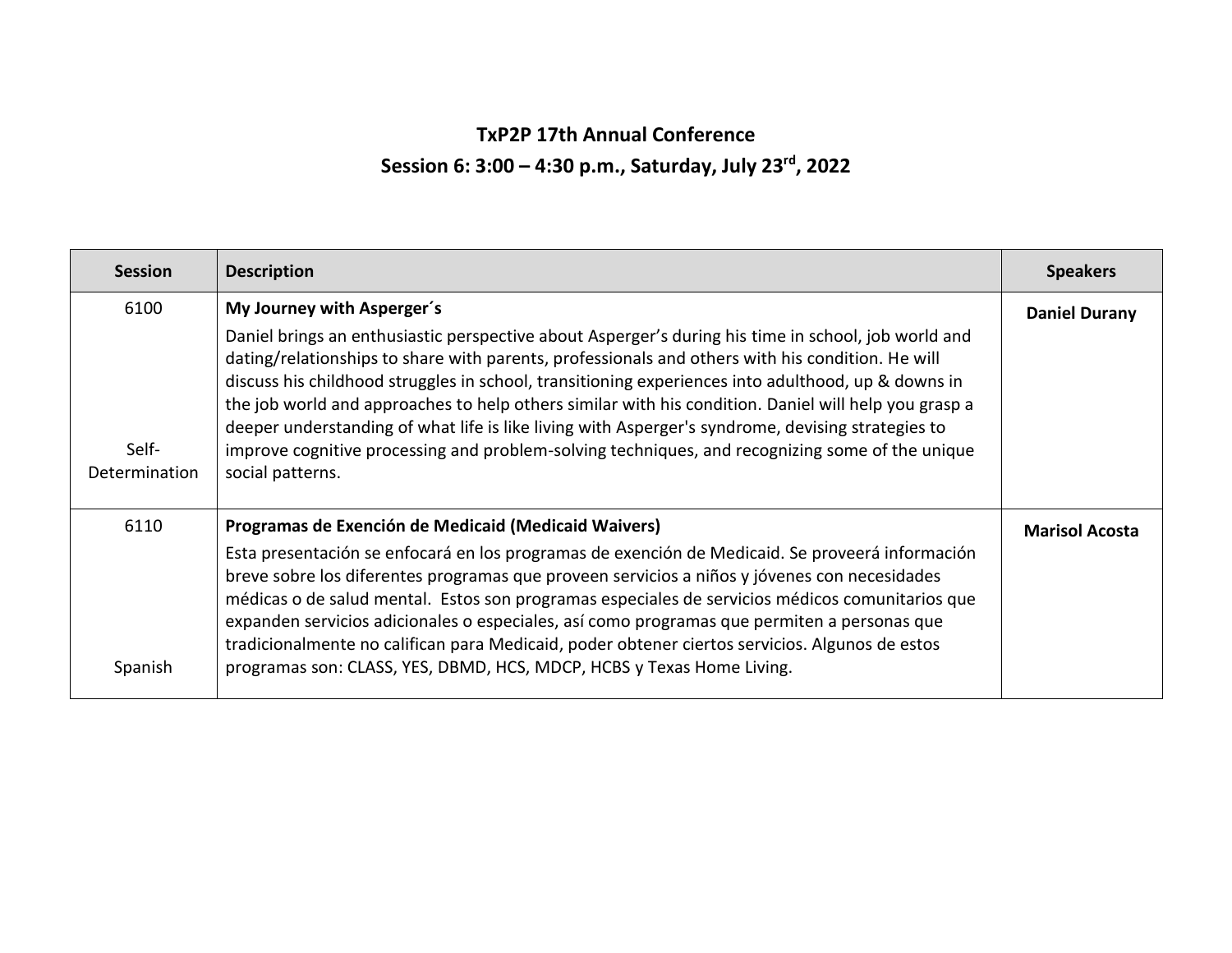### **2022 Participant Registration**

To register online, go to: <u>[http://www.txp2p.org](http://www.txp2p.org/)</u>

**\* Please note - Lunch is provided, and each participant receives a t-shirt with paid registration. \***

| <b>Ist Participant</b><br>Name: (first & last)                                                                                                                                                                                                                                                                                                                                                                                                                                                                                     |                                                                                                | 2nd Participant<br>Name: (first & last)                      |                                                      |                             |                 |  |  |
|------------------------------------------------------------------------------------------------------------------------------------------------------------------------------------------------------------------------------------------------------------------------------------------------------------------------------------------------------------------------------------------------------------------------------------------------------------------------------------------------------------------------------------|------------------------------------------------------------------------------------------------|--------------------------------------------------------------|------------------------------------------------------|-----------------------------|-----------------|--|--|
| Email:                                                                                                                                                                                                                                                                                                                                                                                                                                                                                                                             |                                                                                                | <b>County of</b><br><b>Residence:</b>                        |                                                      |                             |                 |  |  |
| <b>Address:</b>                                                                                                                                                                                                                                                                                                                                                                                                                                                                                                                    |                                                                                                | City, State & Zip:                                           |                                                      |                             |                 |  |  |
| <b>Daytime Phone:</b>                                                                                                                                                                                                                                                                                                                                                                                                                                                                                                              |                                                                                                | <b>Cell Phone:</b>                                           |                                                      |                             |                 |  |  |
| Participant # 1<br><b>ADULT</b><br><b>T-Shirt Size</b>                                                                                                                                                                                                                                                                                                                                                                                                                                                                             | $\Box$ Small $\Box$ Medium $\Box$ Large<br>$\Box$ XL<br>$\Box$ XXL                             | Participant #<br>2 T-Shirt<br><b>ADULT</b><br><b>Size</b>    | $\Box$ Small $\Box$ Medium $\Box$ Large<br>$\Box$ XL | <b>XXL</b><br>$\Box$        |                 |  |  |
| Parent/Family Member<br>Educator<br>$\Box$ #1 $\Box$ #2<br>□ #Ⅰ □#2<br>Parent Professional*<br>Social Worker<br>$\Box$ #1 $\Box$ #2<br>I am a<br>$\Box$ #2<br>$\Box$ # $\Box$<br><b>Foster Parent</b><br><b>Medical Professional</b><br>日# 日#2<br>(check only one)<br>$\Box$ #1 $\Box$ #2<br>Counselor<br>Other (specify)<br>$\Box$ #1 $\Box$ #2<br>$\Box$ #1 $\Box$ #2<br>Self-Advocate**<br>*parent of child w/ a disability working in disability profession **youth/person with a disability                                   |                                                                                                |                                                              |                                                      |                             |                 |  |  |
| Please check all that apply                                                                                                                                                                                                                                                                                                                                                                                                                                                                                                        |                                                                                                |                                                              |                                                      | Friday                      | <b>Saturday</b> |  |  |
|                                                                                                                                                                                                                                                                                                                                                                                                                                                                                                                                    | I/We need an interpreter: □ Sign Language                                                      | $\square$ Spanish - neither are available if register onsite |                                                      |                             |                 |  |  |
|                                                                                                                                                                                                                                                                                                                                                                                                                                                                                                                                    | I/We will eat lunch at the conference (provided by TxP2P on-site with paid registration)       |                                                              |                                                      |                             |                 |  |  |
|                                                                                                                                                                                                                                                                                                                                                                                                                                                                                                                                    | I/We will eat lunch in the room with a speaker (pick days for each)                            |                                                              |                                                      | Participant   Participant 2 |                 |  |  |
|                                                                                                                                                                                                                                                                                                                                                                                                                                                                                                                                    | I/We will eat lunch in the room without a speaker (pick days for each)                         |                                                              |                                                      | Participant I               | Participant 2   |  |  |
|                                                                                                                                                                                                                                                                                                                                                                                                                                                                                                                                    | I/We will attend the Family Gathering on Friday evening:                                       | # of adults: ______# of kids: _____                          |                                                      |                             |                 |  |  |
| I/We need special accommodations for participant - please list needs (for adults only - children & youth will be<br>covered in another place):                                                                                                                                                                                                                                                                                                                                                                                     |                                                                                                |                                                              |                                                      |                             |                 |  |  |
|                                                                                                                                                                                                                                                                                                                                                                                                                                                                                                                                    | I/We would like to attend the Peer Parent Mentor Training on Thursday, July 21th (3:30-6:30pm) |                                                              |                                                      |                             | Yes No          |  |  |
| We are planning to use a conference app this year - this will allow us to offer you several items on your phone, tablet<br>or computer:<br>Easier check-in<br>Program on the app<br>All the handouts from the conference on the app<br>$\bullet$<br>Floorplan of the hotel without looking for a piece of paper<br>٠<br>Nearby restaurants and other services on the app<br>We will have a team of people available to help you get on the app with whatever device you have. Which are you<br>most likely to use:<br>The app<br>ப |                                                                                                |                                                              |                                                      |                             |                 |  |  |
| Paper                                                                                                                                                                                                                                                                                                                                                                                                                                                                                                                              |                                                                                                |                                                              |                                                      |                             |                 |  |  |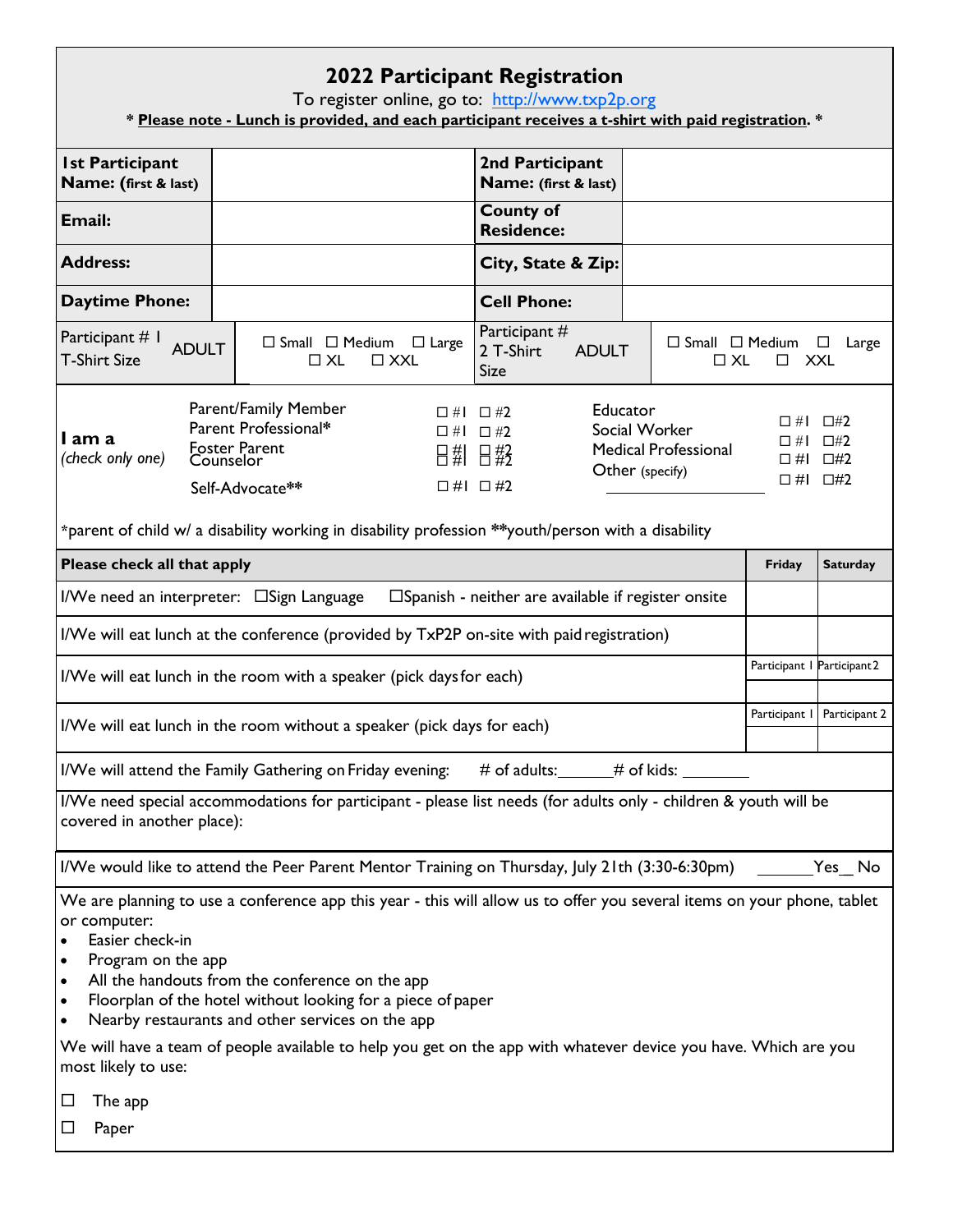| <b>Child Care</b><br>* Please note - Lunch is provided and each child receives a t-shirt with paid registration. Extra lunch \$50.00*                                                                                                                                                                                                                                                                                                                                                                                                                                                                                                                                                           |                                                                                                                               |                            |                                        |                              |                         |                            |                               |                 |    |
|-------------------------------------------------------------------------------------------------------------------------------------------------------------------------------------------------------------------------------------------------------------------------------------------------------------------------------------------------------------------------------------------------------------------------------------------------------------------------------------------------------------------------------------------------------------------------------------------------------------------------------------------------------------------------------------------------|-------------------------------------------------------------------------------------------------------------------------------|----------------------------|----------------------------------------|------------------------------|-------------------------|----------------------------|-------------------------------|-----------------|----|
| <b>Ist Child's Name</b><br>(first & last):                                                                                                                                                                                                                                                                                                                                                                                                                                                                                                                                                                                                                                                      |                                                                                                                               |                            | Child $# I$<br>T-Shirt<br>Size:        | <b>YOUTH</b><br><b>ADULT</b> | $\Box$ S<br>$\square$ S | $\Box$ M<br>$\Box$ M       | $\square$ $\sf L$<br>$\Box$ L |                 |    |
| 2nd Child's Name<br>(first & last):                                                                                                                                                                                                                                                                                                                                                                                                                                                                                                                                                                                                                                                             |                                                                                                                               |                            | Child $#2$<br><b>T-Shirt</b><br>Size:  | YOUTH<br><b>ADULT</b>        | $\Box$ S<br>$\square$ S | M<br>$\Box$<br>$\Box$ M    | □└<br>$\Box$ L                |                 |    |
| 3rd Child's Name<br>(first & last):                                                                                                                                                                                                                                                                                                                                                                                                                                                                                                                                                                                                                                                             |                                                                                                                               |                            | Child $#3$<br><b>T-Shirt</b><br>Size:  | <b>YOUTH</b><br><b>ADULT</b> | $\Box$ S<br>$\Box$ S    | M<br>□<br>$\Box$ M         | $\Box$ L<br>$\Box$ L          |                 |    |
| 4th Child's Name<br>(first & last):                                                                                                                                                                                                                                                                                                                                                                                                                                                                                                                                                                                                                                                             |                                                                                                                               |                            | Child #4<br><b>T-Shirt</b><br>Size:    | <b>YOUTH</b><br><b>ADULT</b> | $\Box$ s<br>$\Box$ S    | M<br>□<br>$\Box$ M         | ⊡ ∟<br>$\Box$ L               |                 |    |
| <b>5th Child's Name</b><br>(first & last):                                                                                                                                                                                                                                                                                                                                                                                                                                                                                                                                                                                                                                                      |                                                                                                                               |                            | Child $# 5$<br><b>T-Shirt</b><br>Size: | YOUTH<br><b>ADULT</b>        | $\Box$ S<br>$\Box$ S    | M<br>$\Box$<br>$\Box$<br>M | □└<br>$\Box$ L                |                 |    |
| 6th Child's Name<br>(first & last):                                                                                                                                                                                                                                                                                                                                                                                                                                                                                                                                                                                                                                                             |                                                                                                                               |                            | Child # $6$<br><b>T-Shirt</b><br>Size: | <b>YOUTH</b><br><b>ADULT</b> | $\Box$ S<br>$\square$ S | M<br>□<br>M<br>$\Box$      | □└<br>$\Box$ L                |                 |    |
|                                                                                                                                                                                                                                                                                                                                                                                                                                                                                                                                                                                                                                                                                                 | Days childcare will be needed. (Please check all that apply)                                                                  |                            |                                        |                              |                         | $\Box$ Friday              |                               | $\Box$ Saturday |    |
|                                                                                                                                                                                                                                                                                                                                                                                                                                                                                                                                                                                                                                                                                                 | * Please note this session is ONLY for the siblings of children with disabilities.                                            | <b>Sibshop</b>             |                                        |                              |                         |                            |                               |                 |    |
|                                                                                                                                                                                                                                                                                                                                                                                                                                                                                                                                                                                                                                                                                                 | I/We would like our child without disabilities to attend the Sibshop Event on Saturday                                        |                            |                                        |                              |                         |                            |                               | $\Box$ Saturday |    |
| Sibshop T-shirt size: YOUTH: $\Box$ M                                                                                                                                                                                                                                                                                                                                                                                                                                                                                                                                                                                                                                                           | $\Box$ L<br><b>OR</b>                                                                                                         | ADULT: □ S                 | $\Box$ M                               |                              |                         |                            |                               |                 |    |
|                                                                                                                                                                                                                                                                                                                                                                                                                                                                                                                                                                                                                                                                                                 | * Please note - Lunch is provided, and each participant receives a t-shirt with paid registration.*                           | <b>Peer to Peer Summit</b> |                                        |                              |                         |                            |                               |                 |    |
| <b>Ist Teen's Name</b><br>(first & last):                                                                                                                                                                                                                                                                                                                                                                                                                                                                                                                                                                                                                                                       |                                                                                                                               | Age                        | <b>Shirt Size:</b>                     | <b>ADULT</b>                 | <sub>S</sub><br>$\Box$  | $\Box$<br>M                | □                             | L.<br>□         | XL |
| 2nd Teen's Name<br>(first & last):                                                                                                                                                                                                                                                                                                                                                                                                                                                                                                                                                                                                                                                              |                                                                                                                               | Age                        | <b>Shirt Size:</b>                     | <b>ADULT</b>                 | $S_{\perp}$<br>$\Box$   | $\Box$                     | M O                           | L O             | XL |
| 3rd Teen's Name<br>(first & last):                                                                                                                                                                                                                                                                                                                                                                                                                                                                                                                                                                                                                                                              |                                                                                                                               | Age                        | <b>Shirt Size:</b>                     | <b>ADULT</b>                 | S.<br>□                 | $\Box$<br>M                | □                             | L.<br>□         | XL |
| 4th Teen's Name<br>(first & last):                                                                                                                                                                                                                                                                                                                                                                                                                                                                                                                                                                                                                                                              |                                                                                                                               | Age                        | <b>Shirt Size:</b>                     | ADULT                        | $\Box$                  | S O M O L                  |                               | $\Box$          | XL |
|                                                                                                                                                                                                                                                                                                                                                                                                                                                                                                                                                                                                                                                                                                 | FINANCIAL ASSISTANCE - REQUEST A STIPEND<br>PLEASE READ THIS WHOLE THING IF YOU NEED SOME ASSITANCE PAYING FOR THE CONFERENCE |                            |                                        |                              |                         |                            |                               |                 |    |
| We know that the cost of this conference can be a problem for families (we are all parents of children with disabilities<br>ourselves and know how expensive life is) so we have secured some funds to help families who may need it. Please fill<br>out the information below if you want to request a stipend. We cannot cover the whole cost of the conference for you<br>because we have so many families asking for assistance, but we try to cover some expense for everyone who asks. First<br>consideration for lodging stipends is given to those who live <b>more than 70 miles</b> away from the conference hotel<br>and who have not received lodging stipends in the past 2 years. |                                                                                                                               |                            |                                        |                              |                         |                            |                               |                 |    |
| We have a lot of families that cancel in the last 2 weeks before the conference and have typically been able to cover<br>some expenses for everyone. But you must stay on the registration list until the very end - if you cancel, you lose your<br>position in the line and go to the bottom and may not get funding. So just stay on the list until the end.<br>We will try to cover 1 of the items shown below - please pick the 2 you need the most. Please be aware that the<br>stipends that cover the hotel are the hardest to get so there are fewer of those and they run out the quickest.                                                                                           |                                                                                                                               |                            |                                        |                              |                         |                            |                               |                 |    |
| #1 - Hotel cost for 1 adult 18 or over (we can only cover \$131 of the room cost, parking not included) or for<br>$\Box$<br>adults (will cover the whole expense, parking not included)<br>2<br>$\Box$ #2 - Registration for 1 or 2 parents<br>$\Box$ #3 - Childcare costs, up to 2 children<br>$\Box$ #4 - Peer to Peer Summit or self-advocate for the main conference - up to 2 self-advocates                                                                                                                                                                                                                                                                                               |                                                                                                                               |                            |                                        |                              |                         |                            |                               |                 |    |